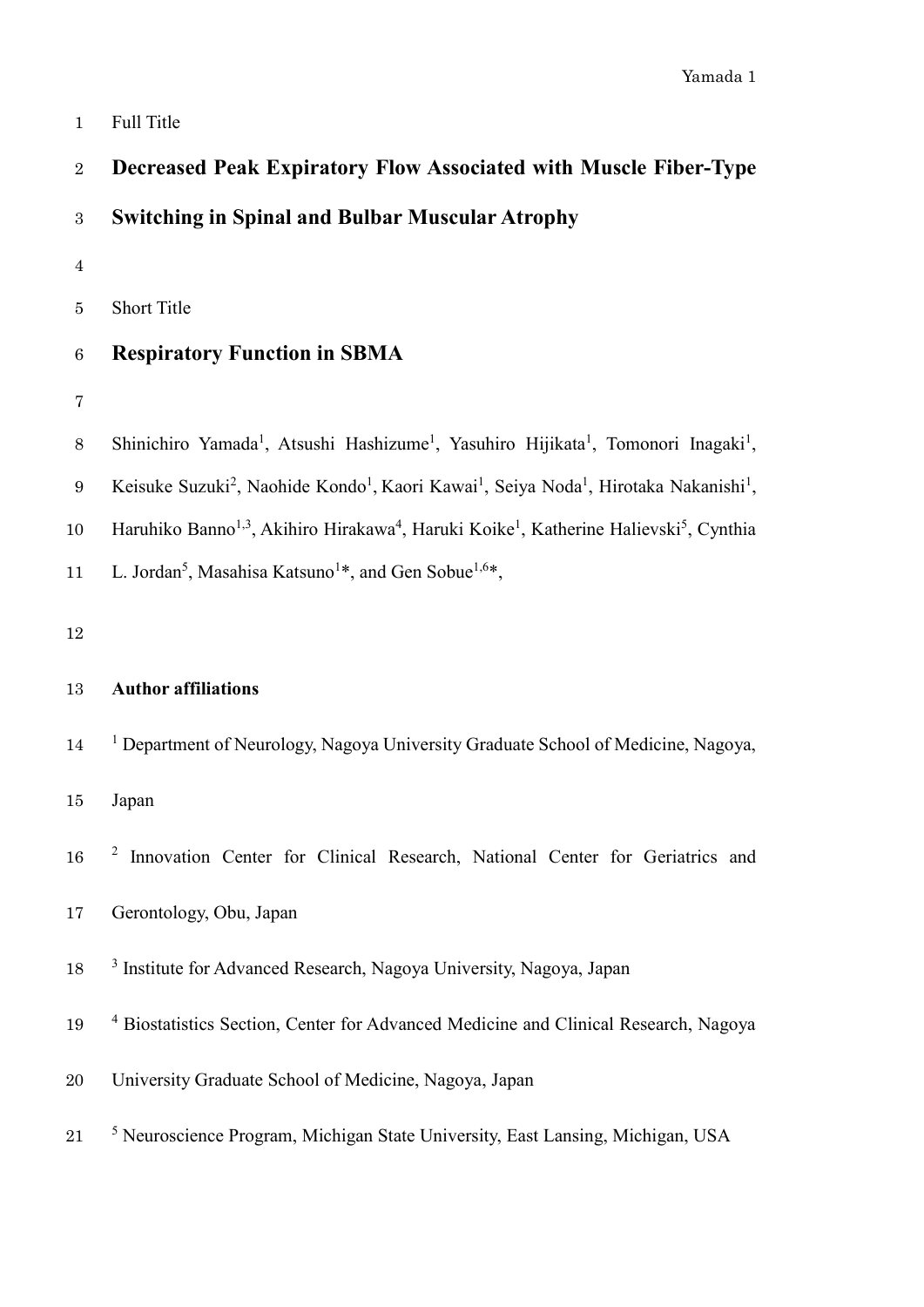- 22 <sup>6</sup> Research Division of Dementia and Neurodegenerative Disease, Nagoya University
- Graduate School of Medicine, Nagoya, Japan
- 

## **\* Corresponding authors**

- E-mail: ka2no@med.nagoya-u.ac.jp (MK)
- E-mail: sobueg@med.nagoya-u.ac.jp (GS)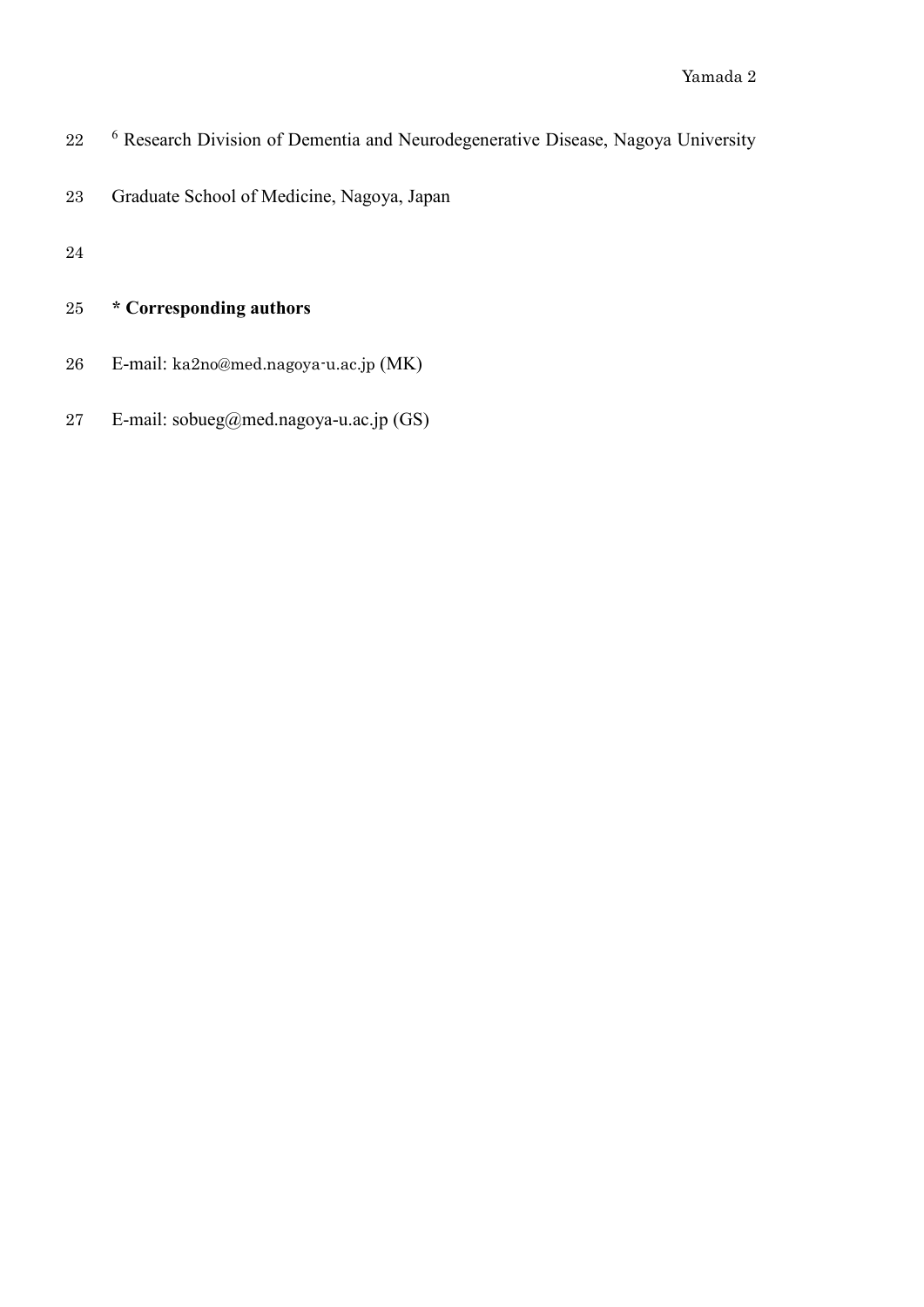Yamada 3

#### **Abstract**

 The aim of this study was to characterize the respiratory function profile of subjects with spinal and bulbar muscular atrophy (SBMA), and to explore the underlying pathological mechanism by comparing the clinical and biochemical indices of this disease with those of amyotrophic lateral sclerosis (ALS). We enrolled male subjects 33 with SBMA  $(n = 40)$  and ALS  $(n = 25)$  along with 15 healthy control subjects, and assessed their respiratory function, motor function, and muscle strength. Predicted values of peak expiratory flow (%PEF) and forced vital capacity were decreased in subjects with SBMA compared with controls. In SBMA, both values were strongly correlated with the trunk subscores of the motor function tests and showed deterioration relative to disease duration. Compared with activities of daily living (ADL)-matched ALS subjects, %PEF, tongue pressure, and grip power were substantially decreased in subjects with SBMA. Both immunofluorescence and RT-PCR demonstrated a selective decrease in the expression levels of the genes encoding the myosin heavy chains specific to fast-twitch fibers in SBMA subjects. The mRNA levels of peroxisome proliferator-activated receptor gamma coactivator 1-alpha and peroxisome proliferator- activated receptor delta were up-regulated in SBMA compared with ALS and controls. In conclusion, %PEF is a disease-specific respiratory marker for the severity and progression of SBMA. Explosive muscle strength, including %PEF, was selectively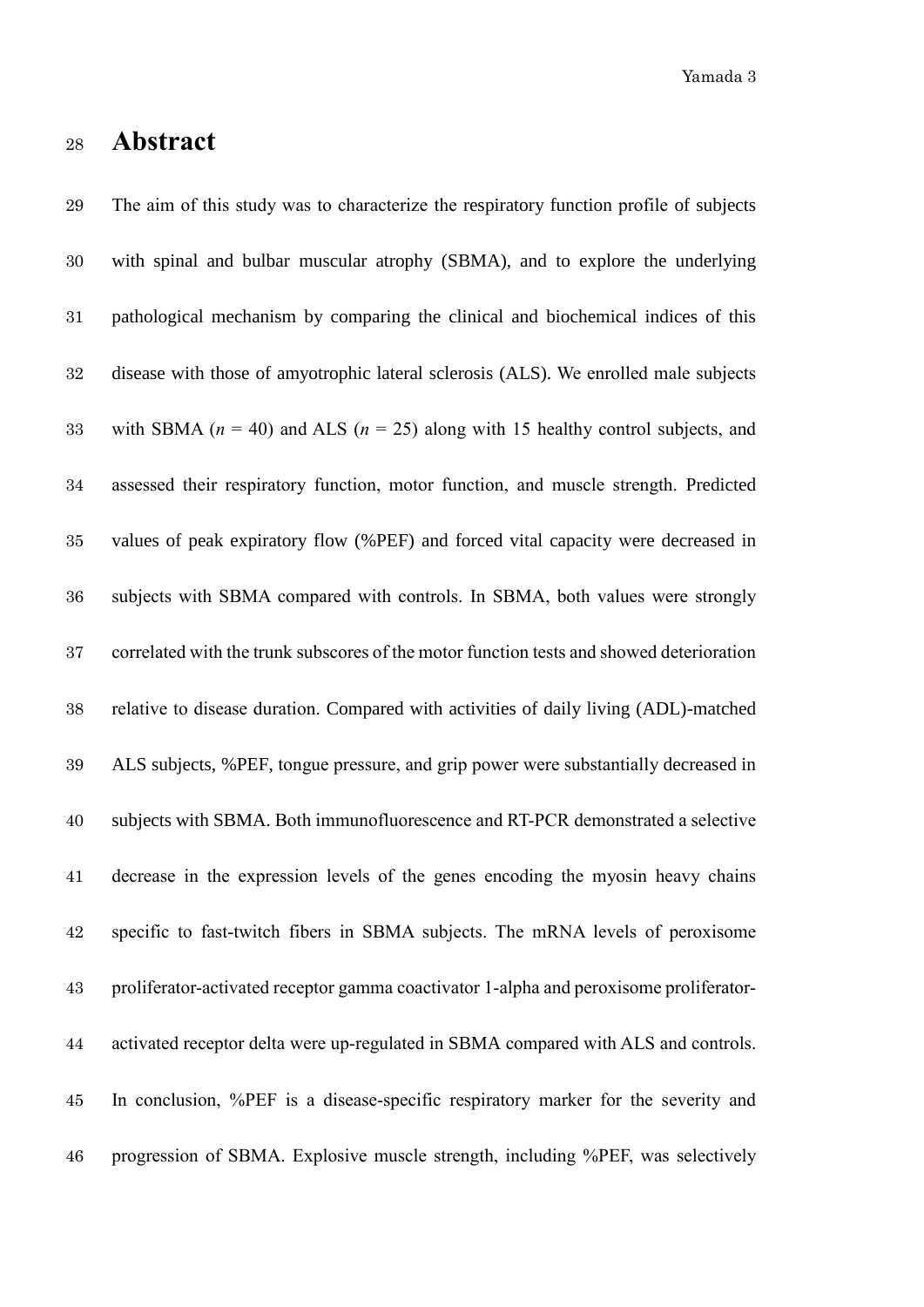- affected in subjects with SBMAand was associated with activation of the mitochondrial
- biogenesis-related molecular pathway in skeletal muscles.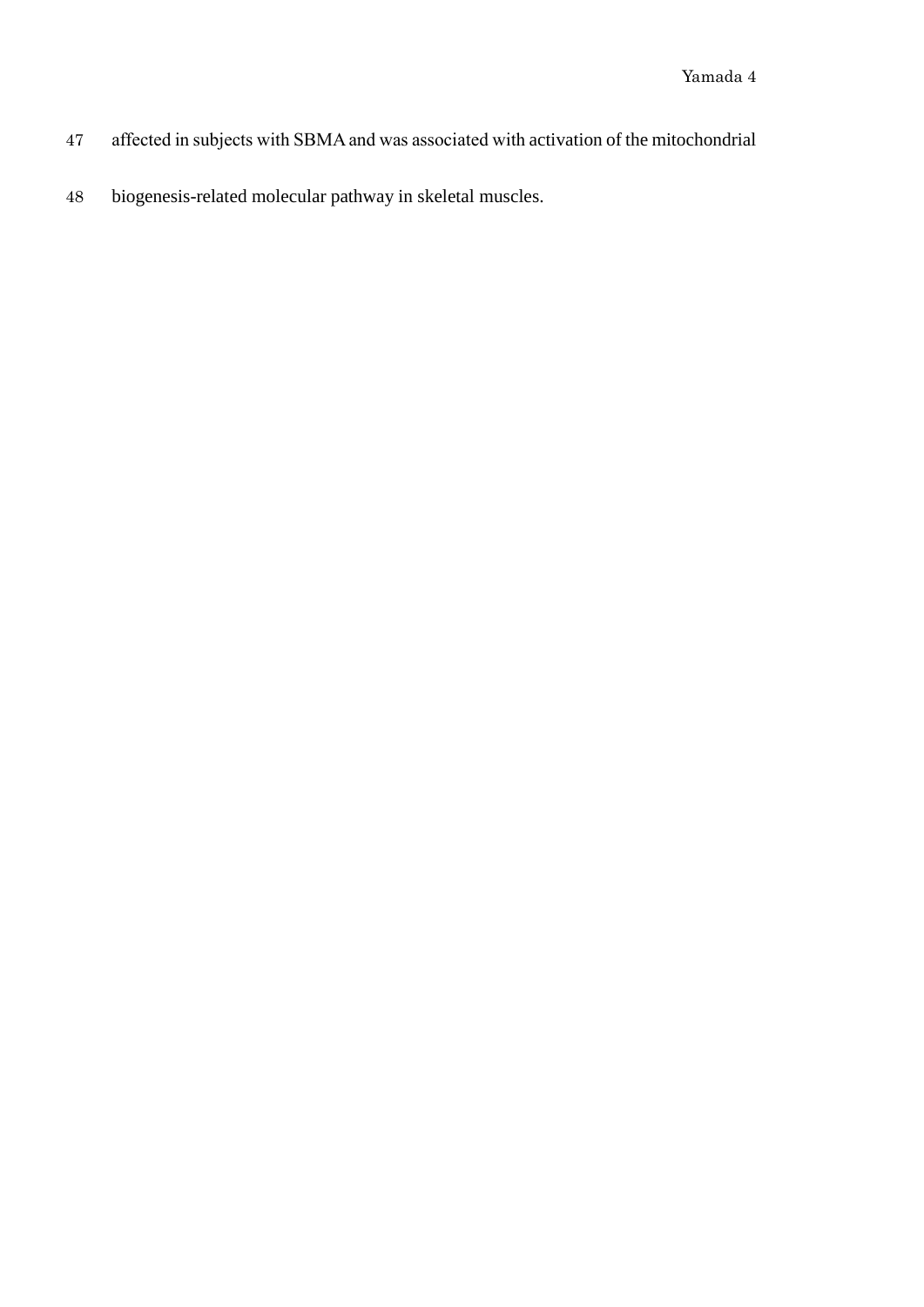Yamada 5

#### **Introduction**

 Spinal and bulbar muscular atrophy (SBMA), or Kennedy's disease, is a slowly progressive lower motor neuron and muscular disease characterized by bulbar and limb muscle weakness and elevated levels of serum creatine kinase [1–3]. SBMA is caused by the expansion of a CAG repeat within the first exon of the androgen receptor (*AR*) gene [4]. Muscular weakness generally appears between 30 and 60 years of age, and affected individuals typically require a wheelchair 15 to 20 years after the onset of symptoms [2]. Patients occasionally experience laryngospasm, a sudden sensation of dyspnea [5,6], and often develop dysphagia at advanced stages, eventually resulting in aspiration or choking. Pneumonia and/or respiratory failure may occur at advanced stages of the disease [7], indicating that the management of swallowing and respiratory function is indispensable for the long-term care of patients with SBMA. However, in contrast to amyotrophic lateral sclerosis (ALS), another motor neuron disease for which the clinical features of dyspnea have been well documented, respiratory impairment in SBMA has not been well characterized. For instance, forced vital capacity (FVC) is the most important respiratory marker in ALS and is critical for both the respiratory and nutritional management of patients [8,9], whereas such markers for SBMA management have yet to be identified. The aim of this study was to characterize respiratory function in subjects with SBMA both cross-sectionally and longitudinally,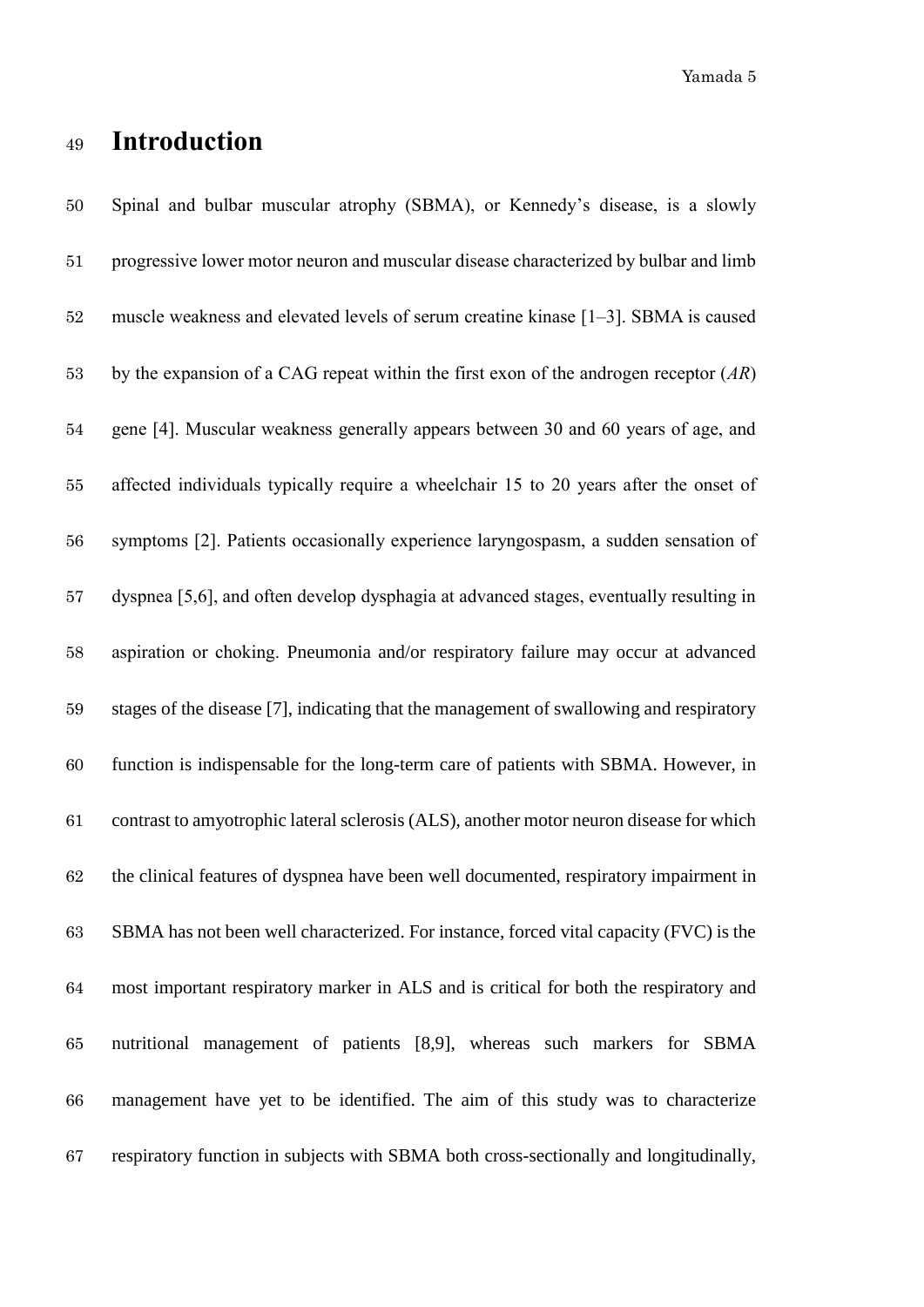| 68 |  |  |  | and to explore the potential underlying pathological mechanisms of SBMA by        |  |  |
|----|--|--|--|-----------------------------------------------------------------------------------|--|--|
| 69 |  |  |  | comparing the clinical and biochemical indices of this disease with those of ALS. |  |  |

# **Materials and Methods**

# **Standard protocol approvals, registration, and participant consent**

 This study conformed to the Ethics Guidelines for Human Genome/Gene Analysis Research and the Ethical Guidelines for Medical and Health Research Involving Human Subjects endorsed by the Japanese government. The Ethics Committee of Nagoya University Graduate School of Medicine approved this study, and all participants provided written informed consent prior to study participation.

#### **Study population**

 We studied 40 consecutive male subjects diagnosed with SBMA via genetic testing and 25 consecutive male subjects with a clinical diagnosis of definite to probable ALS based on the revised El Escorial Criteria [10]. We also evaluated 15 healthy, age-matched male subjects with no diagnosed neurological disorders. The inclusion criteria were as follows: (i) subjects were 30–80 years old at the time of informed consent, and (ii)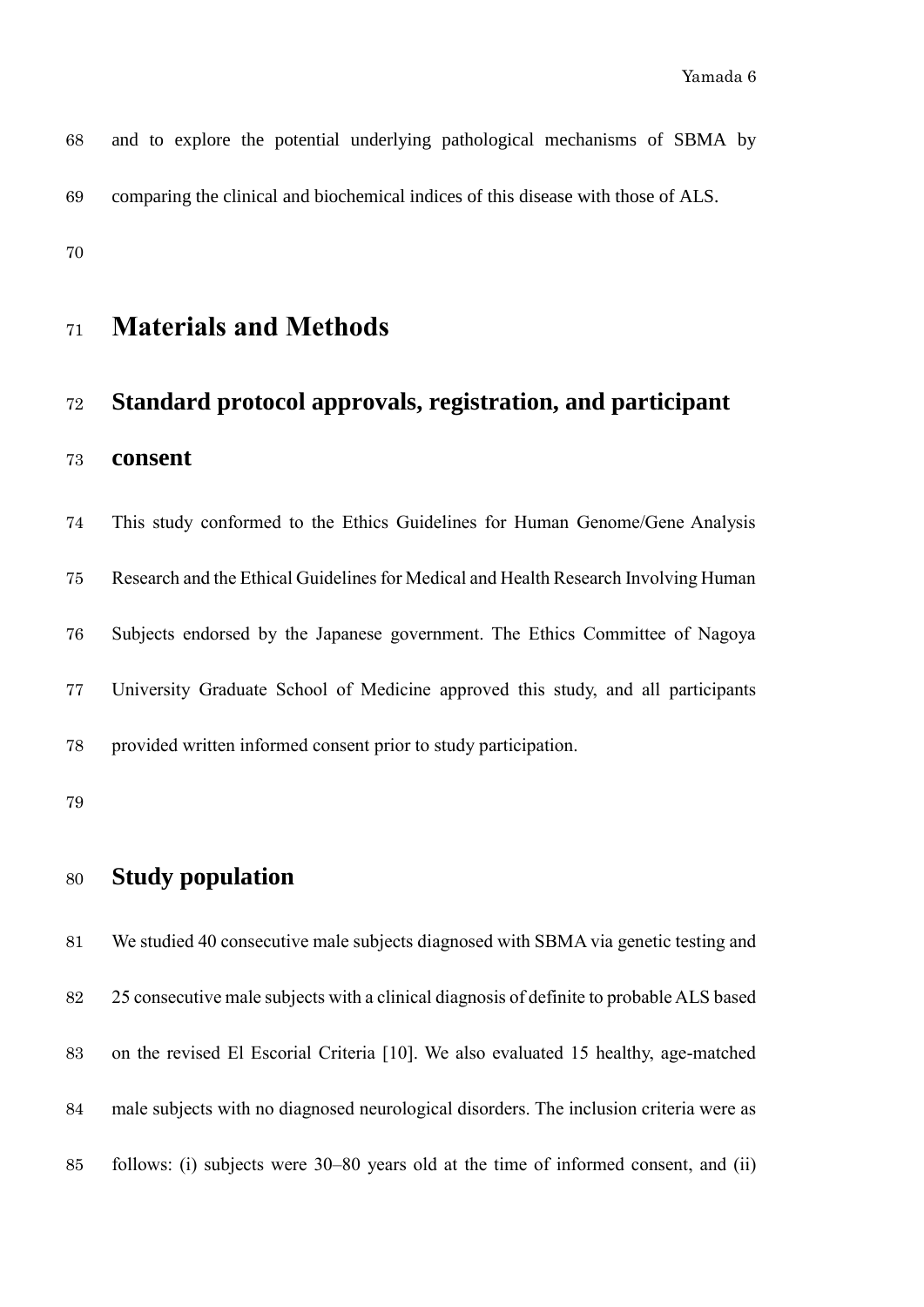| 86 | subjects were able to stand upright for 6 min without assistance. The exclusion criteria |
|----|------------------------------------------------------------------------------------------|
| 87 | were as follows: (i) severe complications, such as malignancy; (ii) other neurological   |
| 88 | complications; (iii) zero kg grip power in the dominant hand; or (iv) participation in   |
| 89 | any other clinical trial before providing informed consent. All subjects were Japanese   |
| 90 | males and were observed at Nagoya University Hospital between June 2013 and March        |
| 91 | 2016.                                                                                    |

- 
- **Pulmonary function test**

 A pulmonary function test was performed for all participants using a spirometer (FUDAC-77; FUKUDA DENSHI, Tokyo, Japan), which calculated and recorded FVC, 96 forced expiratory volume in 1 s ( $FEV<sub>1.0</sub>$ ), the ratio of  $FEV<sub>1.0</sub>$  to FVC, and peak 97 expiratory flow (PEF). The predicted values of FVC and  $FEV<sub>1.0</sub>$  were calculated using Baldwin's equation [11] and Berglund's equation [12], respectively. PEF is defined as the maximum expiratory flow per minute, which can be used to measure how fast a subject can exhale as well as to judge the strength of the expiratory muscles and the condition of the large airways. %PEF was calculated from regression equations for predicting PEF in the Japanese population. The subjects sat in a chair with a backrest and were instructed to inhale as deeply as possible, and then exhale through a mouthpiece as quickly as possible, with their noses occluded.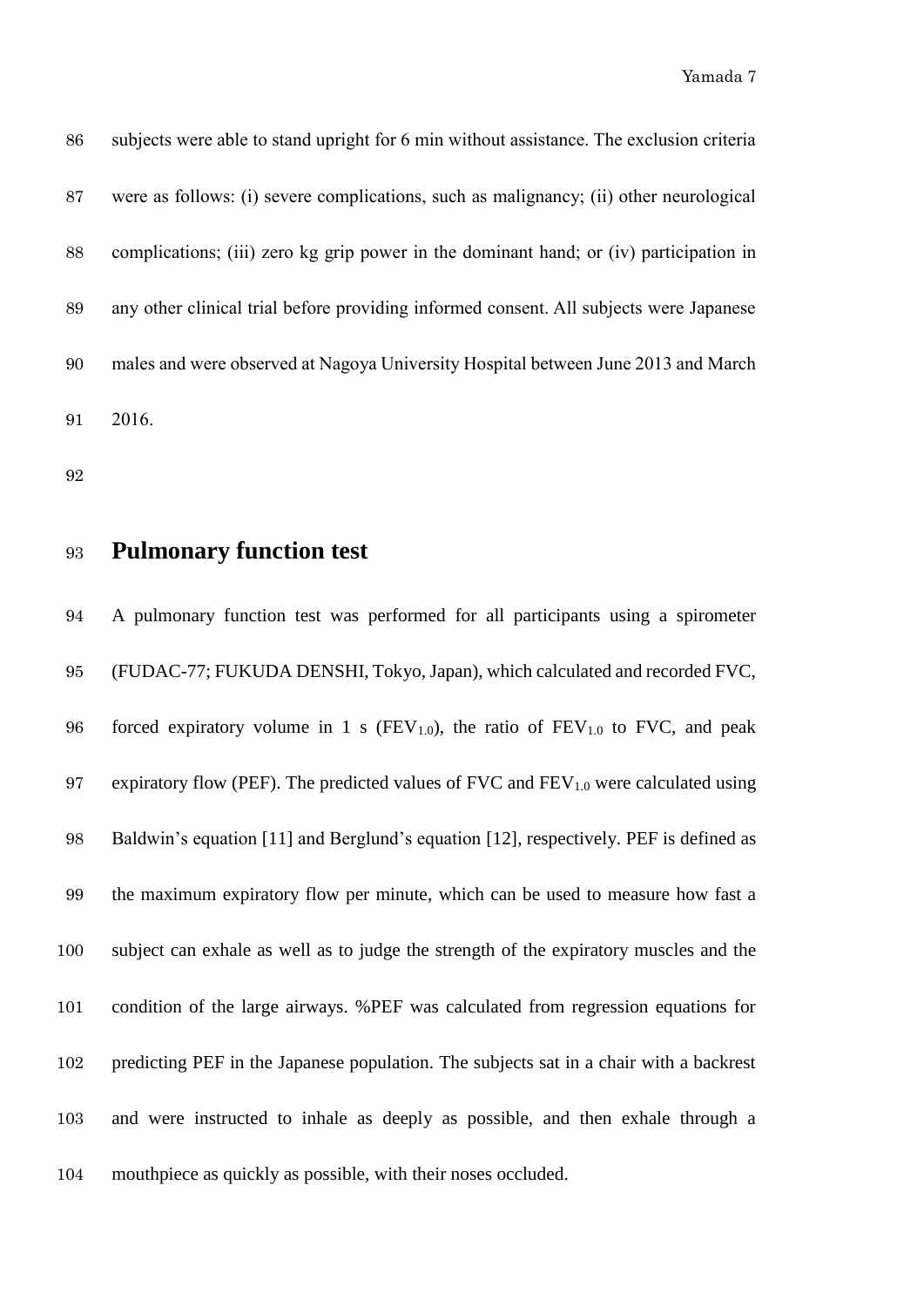#### **Longitudinal analysis of pulmonary function tests**

 Pulmonary function was measured every 6 months. To clarify the chronological changes in respiratory function in subjects with SBMA, we analyzed the longitudinal data of subjects who were evaluated for 1 year or longer during the follow-up period. 

## **Motor function**

 We assessed disease severity in the subjects using the following functional parameters: the revised Amyotrophic Lateral Sclerosis Functional Rating Scale (ALSFRS-R), Spinal and Bulbar Muscular Atrophy Functional Rating Scale (SBMAFRS), modified quantitative myasthenia gravis (mQMG) score, tongue pressure, and grip power. SBMAFRS is a validated disease-specific functional scale for SBMA that demonstrates a high sensitivity for monitoring disease progression [13]. The validity of the motor functional measurements we used for SBMA is described in the S1 Methods.

#### **Immunohistochemistry of muscle biopsy specimens**

```
121 Bicep muscle specimens for immunohistochemistry were obtained from male subjects 
122 with SBMA (n = 2; 44 and 56 years old) or with ALS (n = 2; 51 and 63 years) by open
```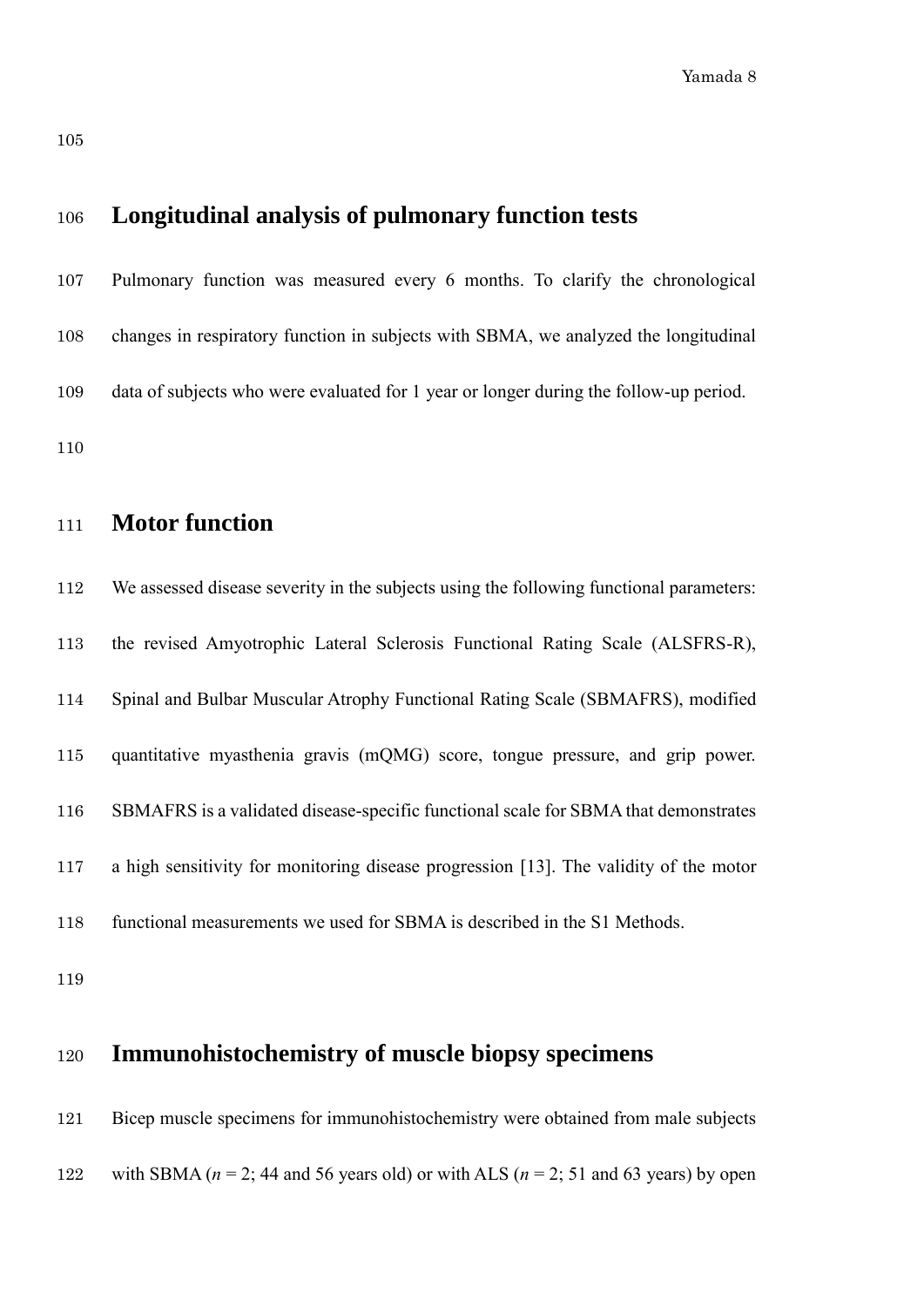Yamada 9

| 123 | biopsy. The specimens were snap-frozen in isopentane, chilled in dry ice, and preserved           |
|-----|---------------------------------------------------------------------------------------------------|
| 124 | at $-80^{\circ}$ C until analysis. Samples were cut on a cryostat using standard methods into 10- |
| 125 | um sections, as described previously [14]. Analysis of myosin heavy chain (MHC)                   |
| 126 | expression was performed with primary antibodies against MHC type I (BAF-8; 1:50),                |
| 127 | MHC type IIa+IIx (SC-71; 1:600), and MHC type IIx (6H1; 1:50) (Developmental                      |
| 128 | Studies Hybridoma Bank, University of Iowa) [15]. Immunoreactivity was detected                   |
| 129 | using the following secondary antibodies: Alexa Fluor 647 Ig $G_{2b}$ (1:500), Alexa Fluor        |
| 130 | 488 IgG <sub>1</sub> (1:500), and Alexa Fluor 555IgM (1:500) (Invitrogen, Carlsbad, CA, USA).     |
| 131 | Slides were visualized with an LSM710 laser-scanning confocal microscope (Carl Zeiss,             |
| 132 | Oberkochen, Germany).                                                                             |

## **Quantitative RT-PCR**

 We analyzed the intramuscular mRNA expression levels of *MYH* genes in intercostal 136 muscle specimens from 5 subjects with SBMA (mean  $\pm$  SD age, 67.6  $\pm$  10.6 years) and 137 5 subjects with ALS ( $68.4 \pm 2.3$  years). We also analyzed the mRNA levels of *MYH7*  (encoding MHC type I), *MYH2* (encoding MHC type IIa), *MYH1* (encoding MHC type IIx), peroxisome proliferator-activated receptor alpha (*PGC-1α*)*,* peroxisome proliferator-activated receptor alpha (*PPARα*), *PPARγ*, *PPARδ*, and *AMPK* in iliopsoas 141 muscle specimens from 5 subjects with SBMA  $(67.6 \pm 10.6 \text{ years})$ , 6 subjects with ALS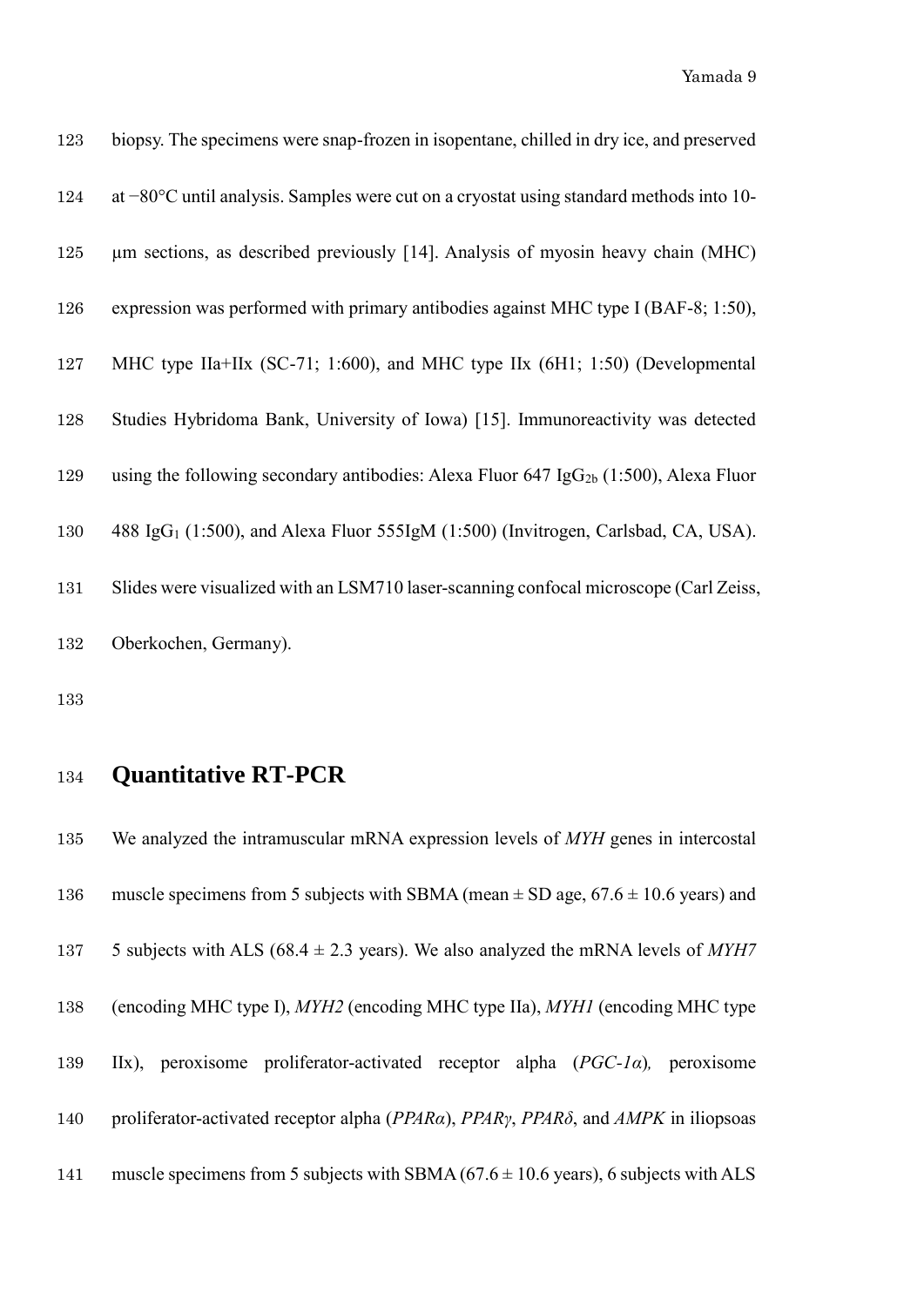142 (64.8  $\pm$  11.2 years), and 4 subjects with other diseases (70.8  $\pm$  7.6 years), including progressive supranuclear palsy (*n* = 2), Guillain-Barré syndrome (*n* = 1), and Sjögren's 144 syndrome  $(n = 1)$ . There was no statistically significant difference in age at the time of examination between the SBMA subjects, ALS subjects, and disease controls. The detailed procedures are described in the S1 Methods.

#### **Genetic analysis**

 Genomic DNA was extracted from peripheral blood samples from subjects with SBMA using conventional techniques. PCR amplification of the *AR* CAG repeat was performed using a fluorescein-labeled forward primer (5′- TCCAGAATCTGTTCCAGAGCGTGC-3′) and an unlabeled reverse primer (5′- TGGCCTCGCTCAGGATGTCTTTAAG-3′). The detailed PCR conditions have been described previously [16].

#### **Statistical analysis**

 We used an unpaired *t*-test or Mann–Whitney U test to compare continuous variables between two groups, analysis of variance (ANOVA) with Tukey's post-hoc test for multiple comparisons, and Pearson's correlation coefficient for analyzing correlations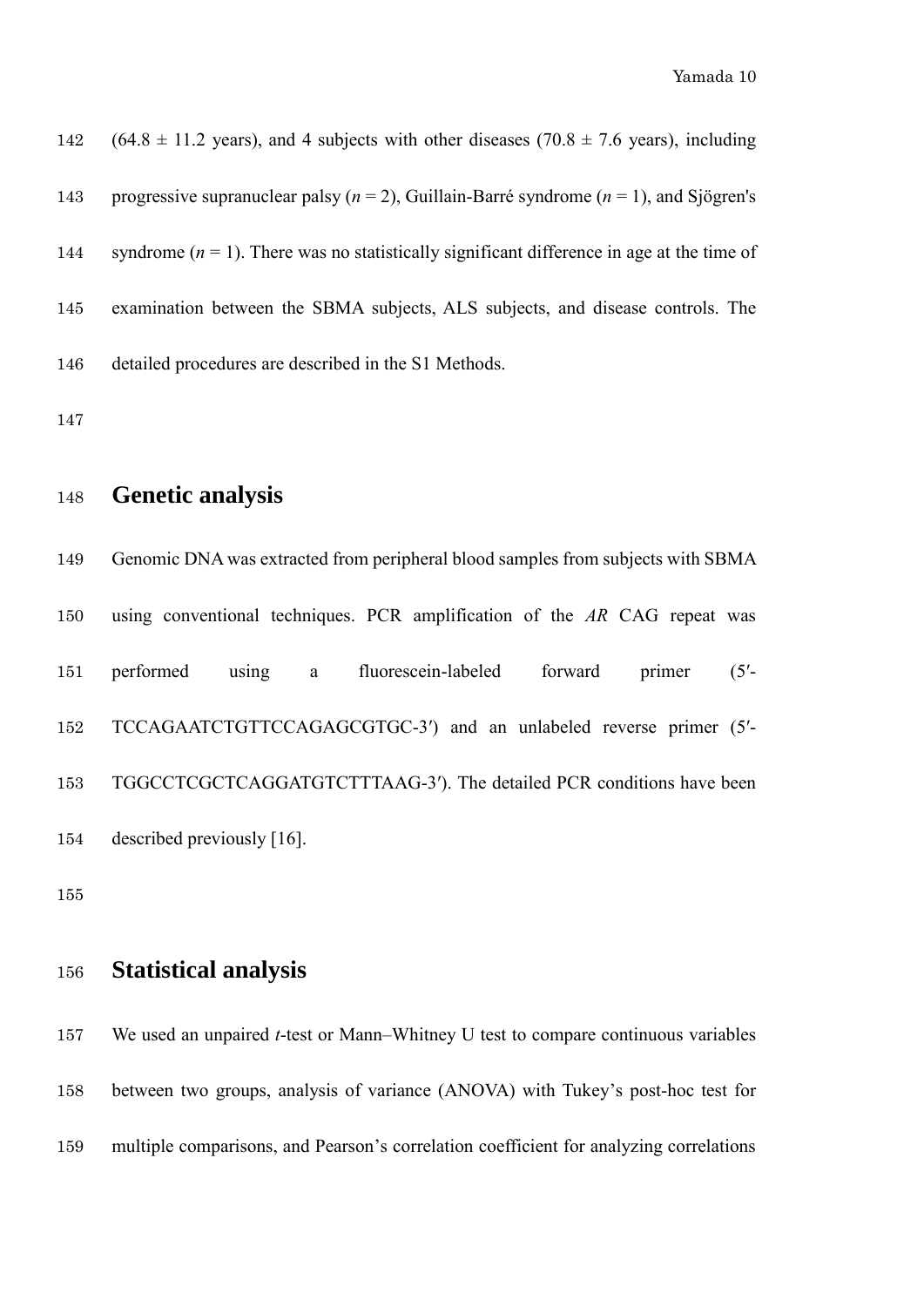| 160 | among parameters. Analysis of covariance (ANCOVA) was performed to adjust the               |
|-----|---------------------------------------------------------------------------------------------|
| 161 | data for a covariate. We considered $p$ -values less than 0.05 to be significant, and       |
| 162 | correlation coefficients $(r)$ greater than 0.3 as strong. We fitted a marginal model using |
| 163 | the generalized estimation equation (GEE) approach under an unstructured covariance         |
| 164 | matrix to clarify the population-averaged progression of the pulmonary function tests.      |
| 165 | Calculations were performed using the statistical software packages SPSS 23.0J (IBM         |
| 166 | Japan, Tokyo, Japan) and SAS 9.4 (SAS Institute Inc., NC, US).                              |
|     |                                                                                             |

## **Results**

## **Clinical backgrounds and blood chemistry values of the**

**subjects**

 The clinical backgrounds of the control subjects and the subjects with SBMA and ALS are presented in Table 1. The mean age at examination was higher in subjects with ALS than in those with SBMA, whereas the mean disease duration was shorter in the ALS subjects than in the SBMA subjects. The proportion of non-smokers, ex-smokers, and current smokers was equivalent in both groups. Serum concentrations of creatine kinase and testosterone were higher in the SBMA subjects. The characteristics of the SBMA subjects, such as age at examination, age at onset, and *AR* CAG repeat size, were similar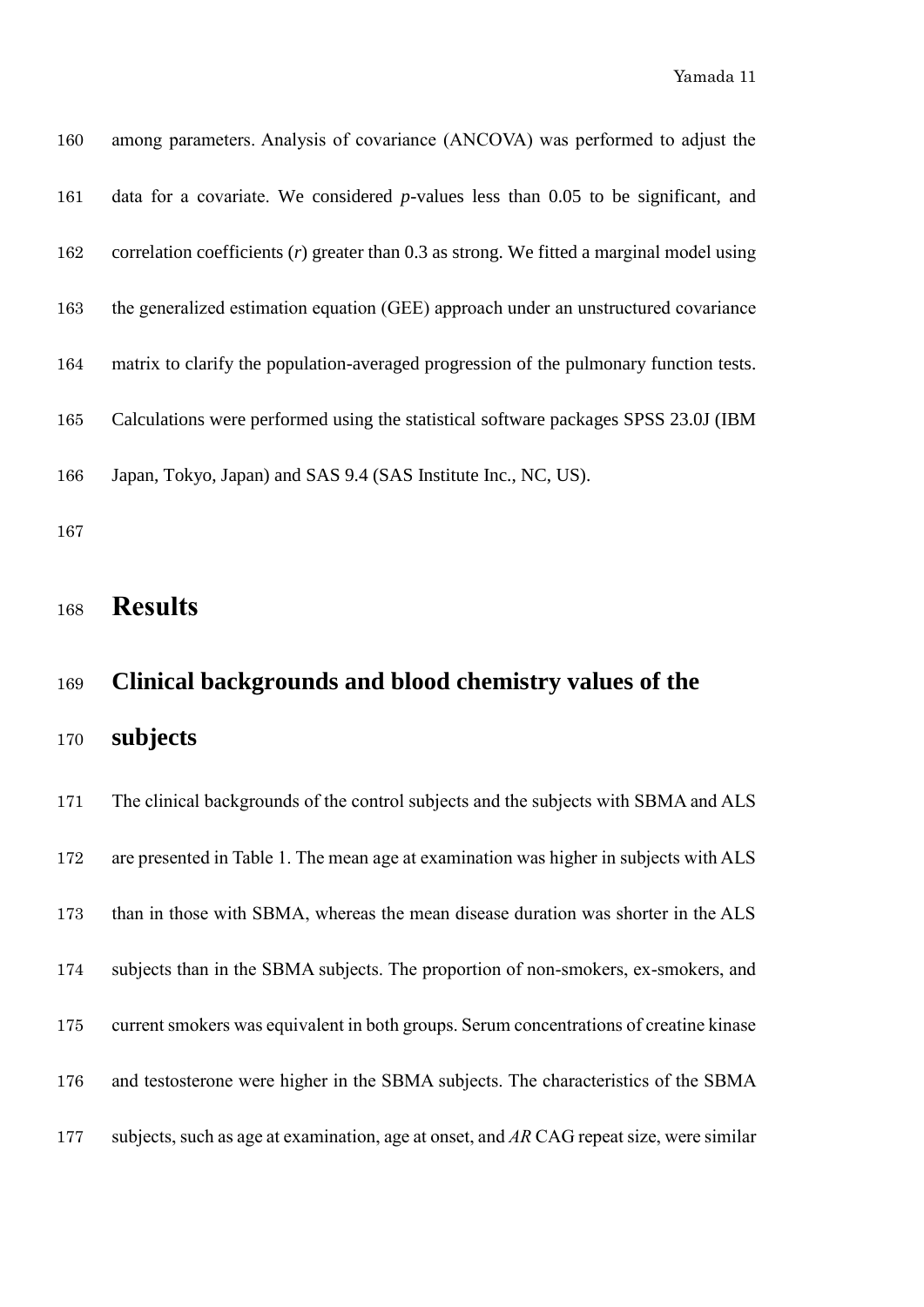178 to previously reported values [17-19].

179

#### 180 **Table 1. Clinical background of subjects.**

181

|                                   | <b>SBMA</b>        | <b>ALS</b>        | <b>Control</b>   | $p$ -value <sup>a</sup> |
|-----------------------------------|--------------------|-------------------|------------------|-------------------------|
|                                   | $(n = 40)$         | $(n = 25)$        | $(n = 15)$       |                         |
|                                   | $53.4 \pm 10.4$    | $65.2 \pm 7.6$    | $54.4 \pm 7.7$   | < 0.001                 |
| Age at examination, years         | $(33 - 76)$        | $(48 - 78)$       | $(38 - 68)$      |                         |
|                                   | $8.7 \pm 5.0$      | $1.3 \pm 0.9$     | <b>NA</b>        | < 0.001                 |
| <b>Duration from onset, years</b> | $(0-17)$           | $(0.5-4)$         |                  |                         |
| <b>Smoking</b>                    |                    |                   |                  |                         |
| Non-smoker, %                     | 40.0               | 32.0              | 33.3             | N.S.                    |
| Ex-smoker, %                      | 45.0               | 52.0              | 26.7             | N.S.                    |
| Current smoker, %                 | 15.0               | 16.0              | 40.0             | N.S.                    |
| <b>Blood chemistry values</b>     |                    |                   |                  |                         |
|                                   | $1057.8 \pm 708.1$ | $242.0 \pm 276.3$ | $119.7 \pm 47.5$ | < 0.001                 |
| Creatine kinase, IU               | $(202 - 3064)$     | $(23 - 1383)$     | $(43 - 204)$     |                         |
|                                   | $7.8 \pm 3.2$      | $5.3 \pm 1.6$     | $6.8 \pm 3.7$    | 0.003                   |
| Testosterone, ng/mL               | $(3.6 - 16.6)$     | $(2.8 - 9.7)$     | $(3.5 - 19.2)$   |                         |
|                                   | $47.2 \pm 3.3$     | NA                | <b>NA</b>        |                         |
| CAG repeat size in $AR$ gene      | $(42 - 54)$        |                   |                  |                         |

182

183 SBMA, spinal and bulbar muscular atrophy; ALS, amyotrophic lateral sclerosis; NS,

184 not significant; AR, androgen receptor; NA, not applicable. Data are shown as the mean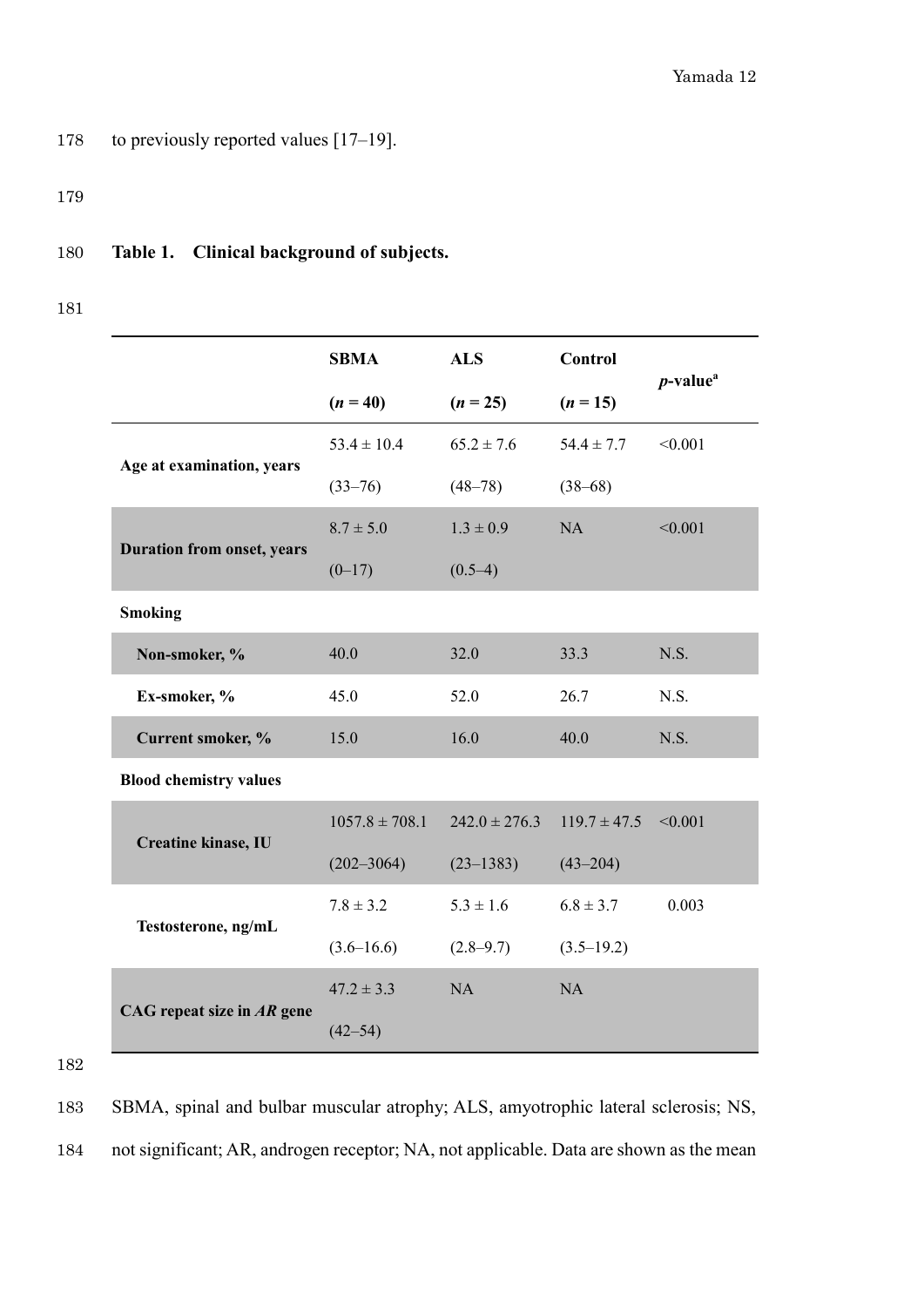$185 \pm SD$ .

186 a <sup>a</sup>Difference between SBMA and ALS by ANOVA with Tukey's post-hoc test.

## **Respiratory function in SBMA**

 Relative to healthy controls, the subjects with SBMA exhibited decreased values 190 for %FVC and %PEF, but not for  $FEV_{1.0}/FVC$  (Fig 1). The actual values for PEF were also lower in SBMA subjects than in control subjects. When comparing SBMA and ALS patients, the %PEF, an index of explosive muscle power, was significantly decreased in SBMA subjects, whereas other indices were comparable between the two groups. The difference in %PEF between SBMA and ALS subjects was significant after adjustment for the ALSFRS-R and %FVC with ANCOVA (*p =* 0.002 and 0.002, respectively) (Fig 2). These findings suggest that both %PEF and %FVC are decreased in SBMA patients, as observed in ALS, but the reduction of %PEF is specific to the subjects with SBMA.

 **Fig 1. Respiratory function profile of subjects with SBMA.** The actual and predicted values of forced vital capacity (FVC) (A, B), forced expiratory volume in 1 s 202 (FEV<sub>1.0</sub>) (C), the ratio of FEV<sub>1.0</sub> to FVC (D), and actual and predicted values of peak 203 expiratory flow (PEF) (E, F) were compared among SBMA subjects  $(n = 40)$ , ALS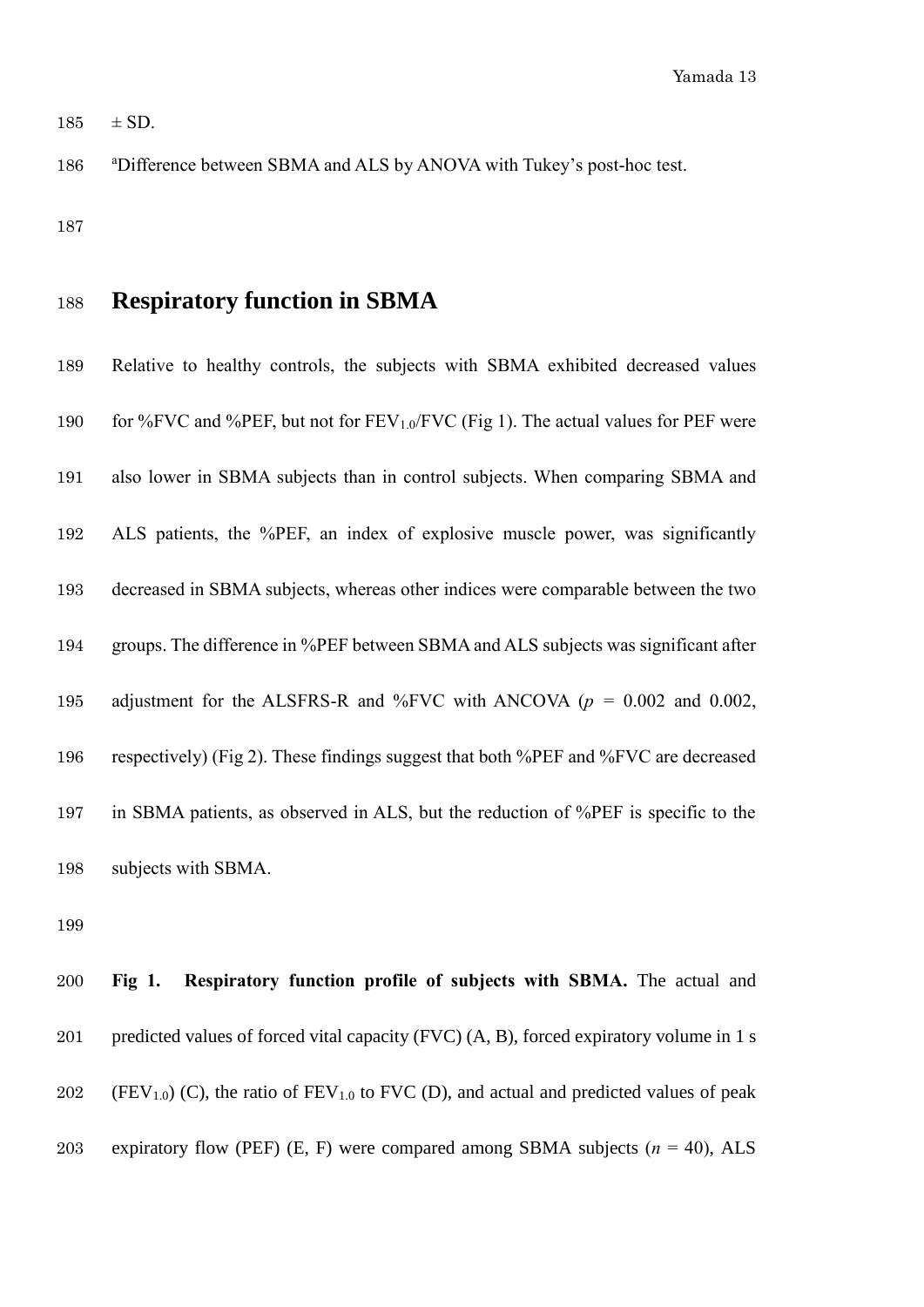| 204          | subjects ( $n = 25$ ), or healthy controls ( $n = 15$ ). Compared with the healthy controls,  |
|--------------|-----------------------------------------------------------------------------------------------|
| $205\,$      | patients with SBMA exhibited decreased values for %FVC, PEF, and %PEF. The actual             |
| $\,206$      | values of PEF were also lower in SBMA than in controls. When comparing SBMA and               |
| $207\,$      | ALS subjects, %PEF was significantly decreased in SBMA, but no differences were               |
| $\,208$      | detected for the other indices. ** $p < 0.01$ . * $p < 0.05$ . Data are presented as the mean |
| 209          | $\pm$ SE. SBMA, spinal and bulbar muscular atrophy; ALS, amyotrophic lateral sclerosis;       |
| 210          | HC, healthy controls.                                                                         |
| $211\,$      | Relationships between %PEF and ALSFRS-R or %FVC in subjects with<br>Fig 2.                    |
| $\sqrt{212}$ | SBMA and ALS. Comparison of the relationships between %PEF and total score of                 |
| 213          | ALSFRS-R (A) or %FVC (B) in SBMA and ALS. The difference in %PEF between                      |
| 214          | SBMA and ALS was significant after adjustment for the ALSFRS-R and %FVC with                  |
| 215          | ANCOVA. %PEF, predicted values of peak expiratory flow; ALSFRS-R, the revised                 |
| 216          | Amyotrophic Lateral Sclerosis Functional Rating Scale; %FVC, predicted forced vital           |
| 217          |                                                                                               |
|              | capacity.                                                                                     |

# **Relationship between respiratory function and motor**

## **function scores in SBMA**

 We next investigated the relationship between respiratory parameters and the total score and subscores on the motor functional scales SBMAFRS and ALSFRS in the SBMA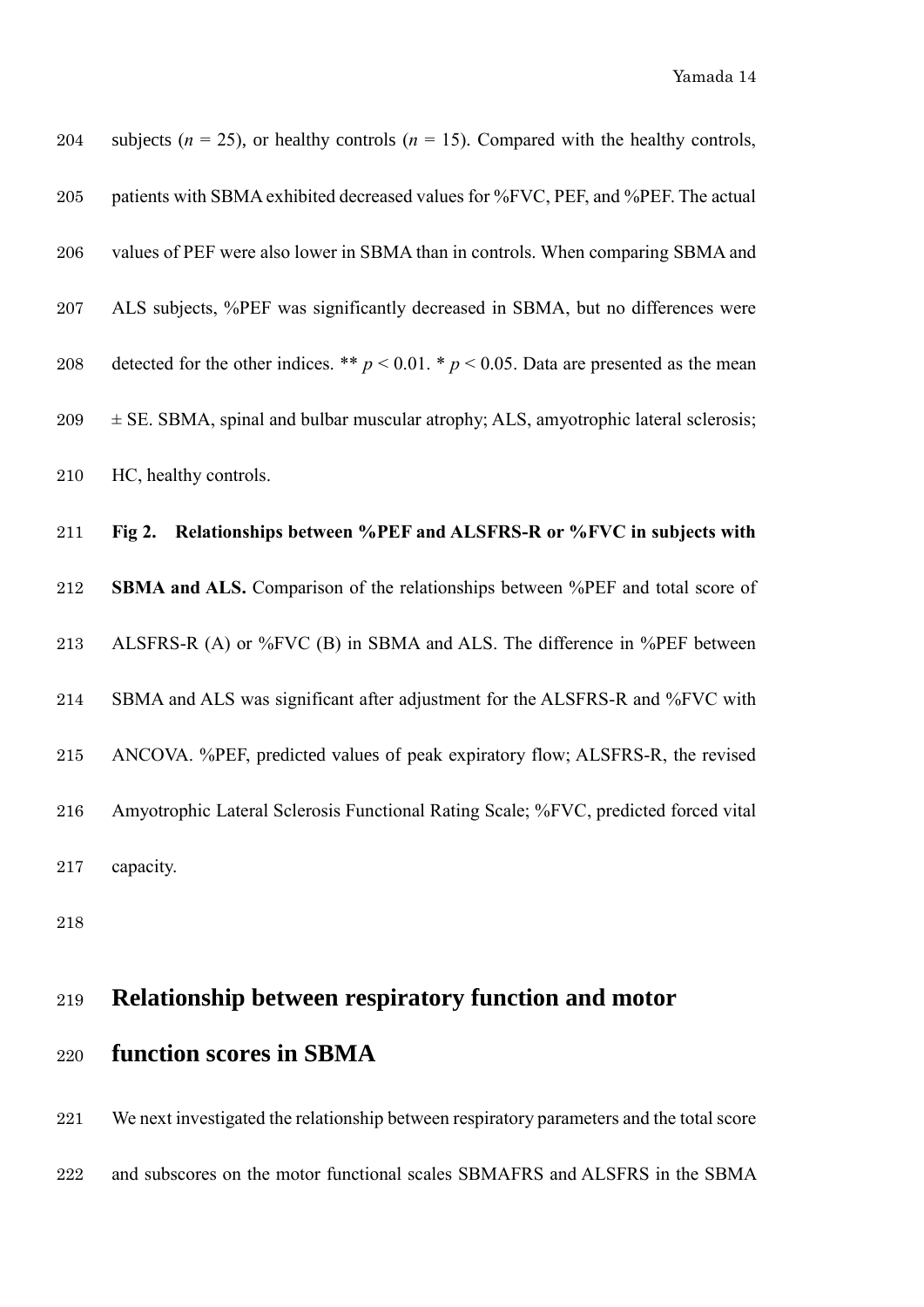| 223     | subjects (Table 2). %PEF strongly correlated with total score as well as with the trunk  |
|---------|------------------------------------------------------------------------------------------|
| 224     | and lower limb subscores of the SBMAFRS, particularly with the trunk subscore (S1)       |
| 225     | Fig). However, we observed no significant correlations between %PEF and bulbar,          |
| 226     | upper limb, or respiratory subscores. The lack of correlation between the respiratory    |
| 227     | domain of SBMAFRS and %PEF or %FVC appears to stem from the fact that most               |
| $228\,$ | subjects were at relatively early stages of the disease and reported no overt dyspnea on |
| 229     | the functional scales [13]. The total scores and subscores of SBMAFRS correlated more    |
| 230     | strongly with %PEF than %FVC. Similar relationships were also observed for               |
| 231     | ALSFRS-R (S2 Fig). These results indicate that %PEF is a sensitive biomarker of          |
| 232     | respiratory dysfunction, reflecting in particular the truncal function of subjects with  |
| 233     | SBMA.                                                                                    |

# **Table 2. Correlations between motor function scores and respiratory indices in subjects with SBMA.**

| SBMA $(n = 40)$   | $\%$ PEF                    | $\%$ FVC                    | FEV <sub>1.0</sub> /FVC      |
|-------------------|-----------------------------|-----------------------------|------------------------------|
| <b>SBMAFRS</b>    | $r = 0.460 (p = 0.003)$     | $r = 0.342$ ( $p = 0.031$ ) | $r = 0.100 (p = 0.541)$      |
| <b>Bulbar</b>     | $r = 0.259$ ( $p = 0.107$ ) | $r = 0.206$ ( $p = 0.202$ ) | $r = -0.037 (p = 0.819)$     |
| <b>Upper Limb</b> | $r = 0.007$ ( $p = 0.964$ ) | $r = 0.017$ ( $p = 0.918$ ) | $r = -0.142$ ( $p = 0.383$ ) |
| Trunk             | $r = 0.614 (p < 0.001)$     | $r = 0.443$ ( $p = 0.004$ ) | $r = 0.211 (p = 0.192)$      |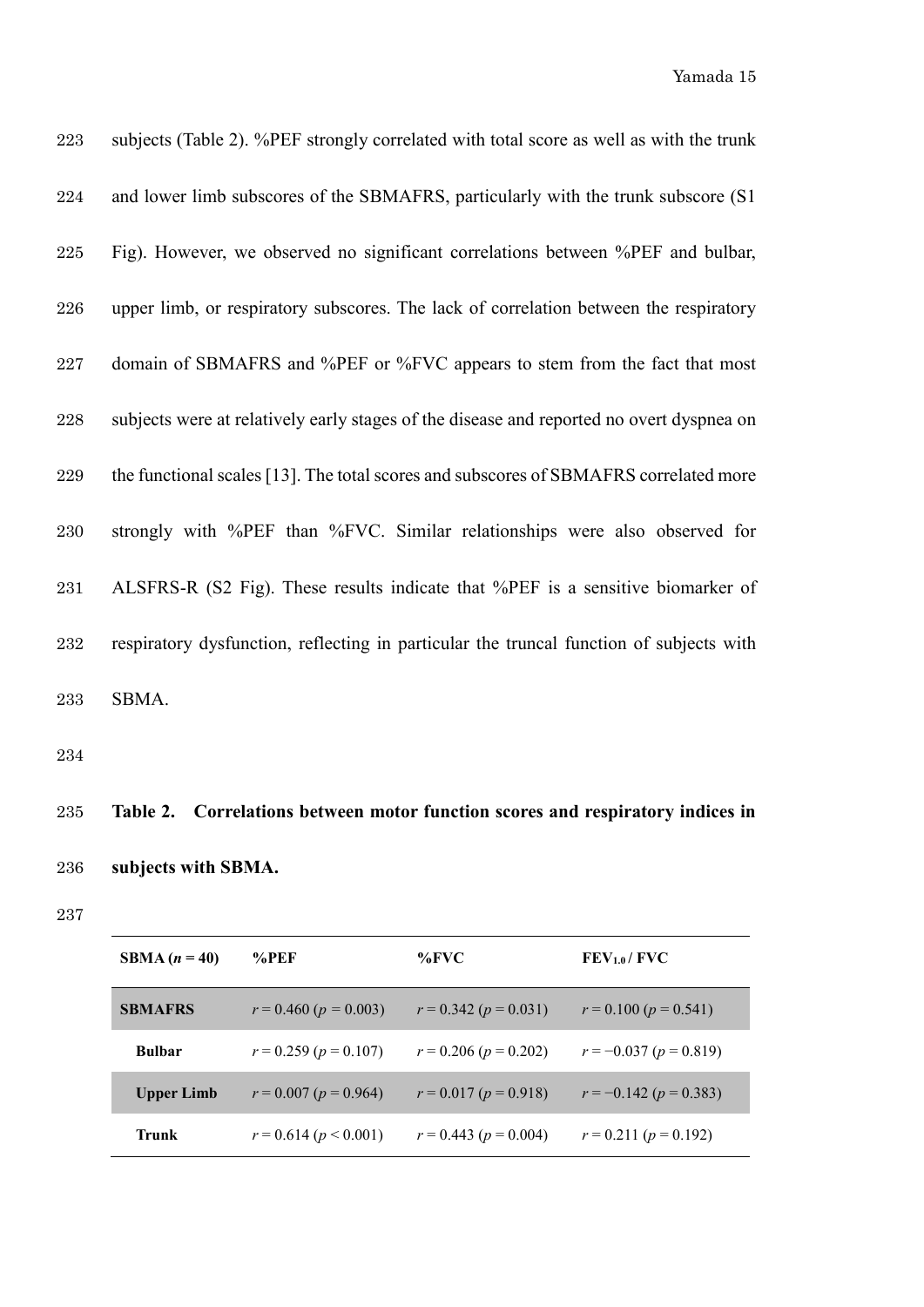| <b>Lower Limb</b>  | $r = 0.379$ ( $p = 0.003$ )  | $r = 0.248$ ( $p = 0.123$ )  | $r = 0.260 (p = 0.105)$      |
|--------------------|------------------------------|------------------------------|------------------------------|
| <b>Respiratory</b> | $r = 0.063$ ( $p = 0.699$ )  | $r = 0.076$ ( $p = 0.642$ )  | $r = -0.003 (p = 0.983)$     |
| <b>ALSFRS-R</b>    | $r = 0.398 (p = 0.011)$      | $r = 0.288 (p = 0.072)$      | $r = 0.103 (p = 0.525)$      |
| <b>Bulbar</b>      | $r = 0.252$ ( $p = 0.117$ )  | $r = 0.240 (p = 0.136)$      | $r = 0.068 (p = 0.679)$      |
| <b>Upper Limb</b>  | $r = 0.002$ ( $p = 0.992$ )  | $r = -0.078$ ( $p = 0.632$ ) | $r = -0.156 (p = 0.337)$     |
| <b>Trunk</b>       | $r = 0.485$ ( $p = 0.002$ )  | $r = 0.334 (p = 0.035)$      | $r = 0.124 (p = 0.446)$      |
| <b>Lower Limb</b>  | $r = 0.331 (p = 0.037)$      | $r = 0.271$ ( $p = 0.091$ )  | $r = 0.199 (p = 0.219)$      |
| <b>Respiratory</b> | $r = -0.032$ ( $p = 0.699$ ) | $r = -0.057$ ( $p = 0.725$ ) | $r = -0.008$ ( $p = 0.960$ ) |

 SBMA, spinal and bulbar muscular atrophy; %PEF, predicted values of peak expiratory flow; %FVC, predicted values of forced vital capacity; SBMAFRS, Spinal and Bulbar Muscular Atrophy Functional Rating Scale; ALSFRS-R, the revised Amyotrophic Lateral Sclerosis Functional Rating Scale.

#### **Longitudinal assessment of pulmonary function tests in**

#### **SBMA**

 To examine whether respiratory parameters reflect disease progression, we prospectively analyzed longitudinal changes in pulmonary function tests in subjects with SBMA (Fig 3). Using a linear model, we assessed the data from 32 subjects with SBMA who were assessed for longitudinal changes in pulmonary function (Fig 3A–C). Results revealed slow but steady deterioration for %PEF and %FVC relative to disease duration with the speed of decline being higher for %PEF. These results suggest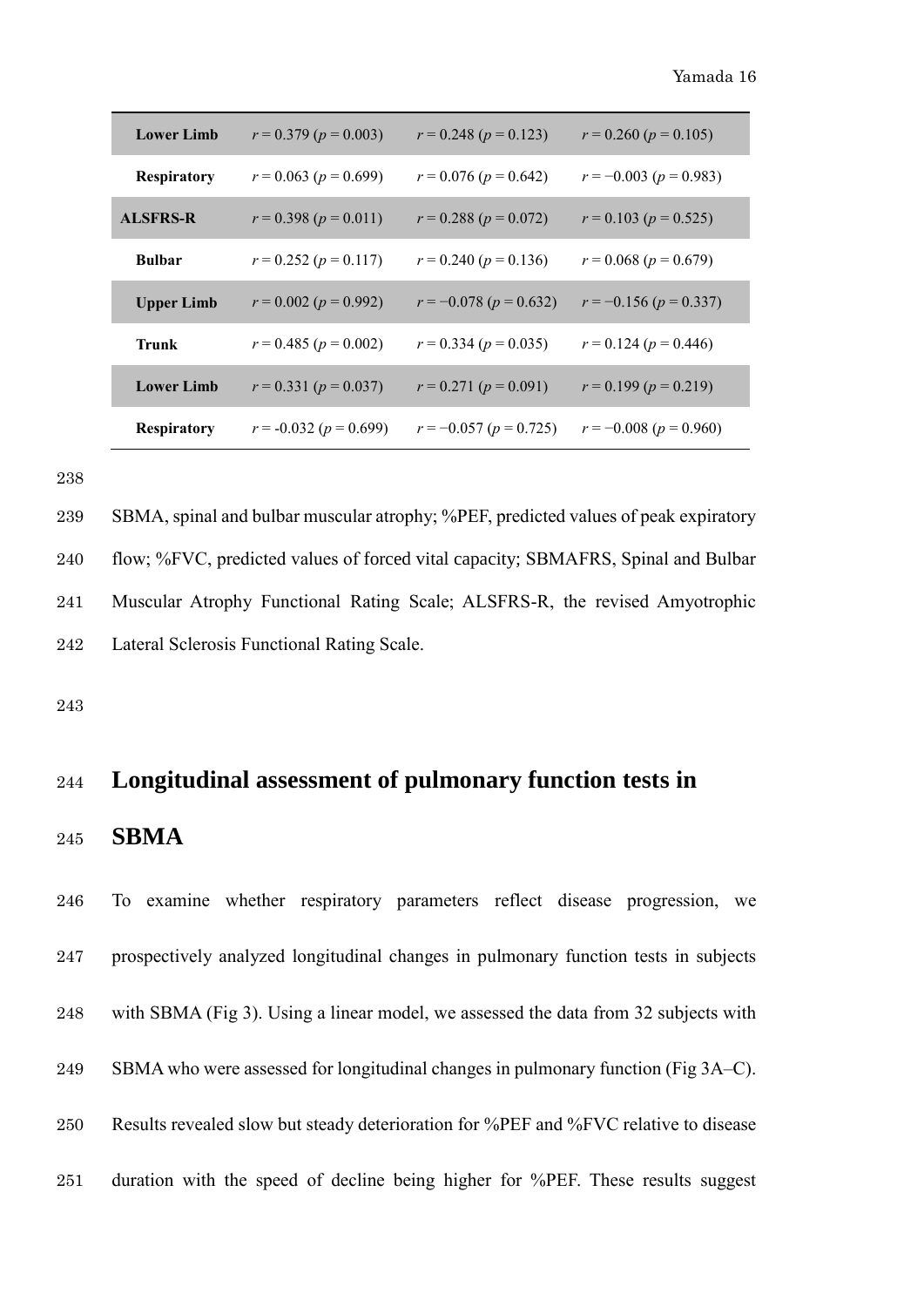| 252 | that %PEF, together with %FVC, are biomarkers of respiratory function in subjects with |
|-----|----------------------------------------------------------------------------------------|
| 253 | SBMA and could be used to quantitatively assess disease progression.                   |

| 255 | Fig 3. Longitudinal changes in respiratory function in SBMA. Longitudinal                 |
|-----|-------------------------------------------------------------------------------------------|
| 256 | changes in %PEF (A), %VC (B), and FEV $_{1.0}$ /FVC (C) as a function of disease duration |
| 257 | were analyzed. The solid lines indicate representative disease progression over disease   |
| 258 | duration calculated using a marginal model under an unstructured covariance matrix.       |
| 259 | The broken curvilinear line demonstrates the 95% confidence interval of these models.     |
| 260 | We calculated the estimated values at clinical onset (intercepts) and the change values   |
| 261 | per year (D). In an analysis using the marginal model, a generalized estimating equation  |
| 262 | (shown by the solid lines) identified that %PEF (A) and %FVC (B) demonstrated a           |
| 263 | slowly but with steady progression. PEF, peak expiratory flow; FVC, forced vital          |
| 264 | capacity; $FEV1.0$ , forced expiratory volume in 1 s.                                     |

## **Fast versus slow motor function in SBMA and ALS**

 The decrease in %PEF in SBMA compared with ALS subjects led us to explore the possibility of a selective loss of fast muscle power in patients with this disease, considering that %PEF is an index of explosive muscle strength [20]. To test this hypothesis, we compared indices of fast and slow motor function that were not based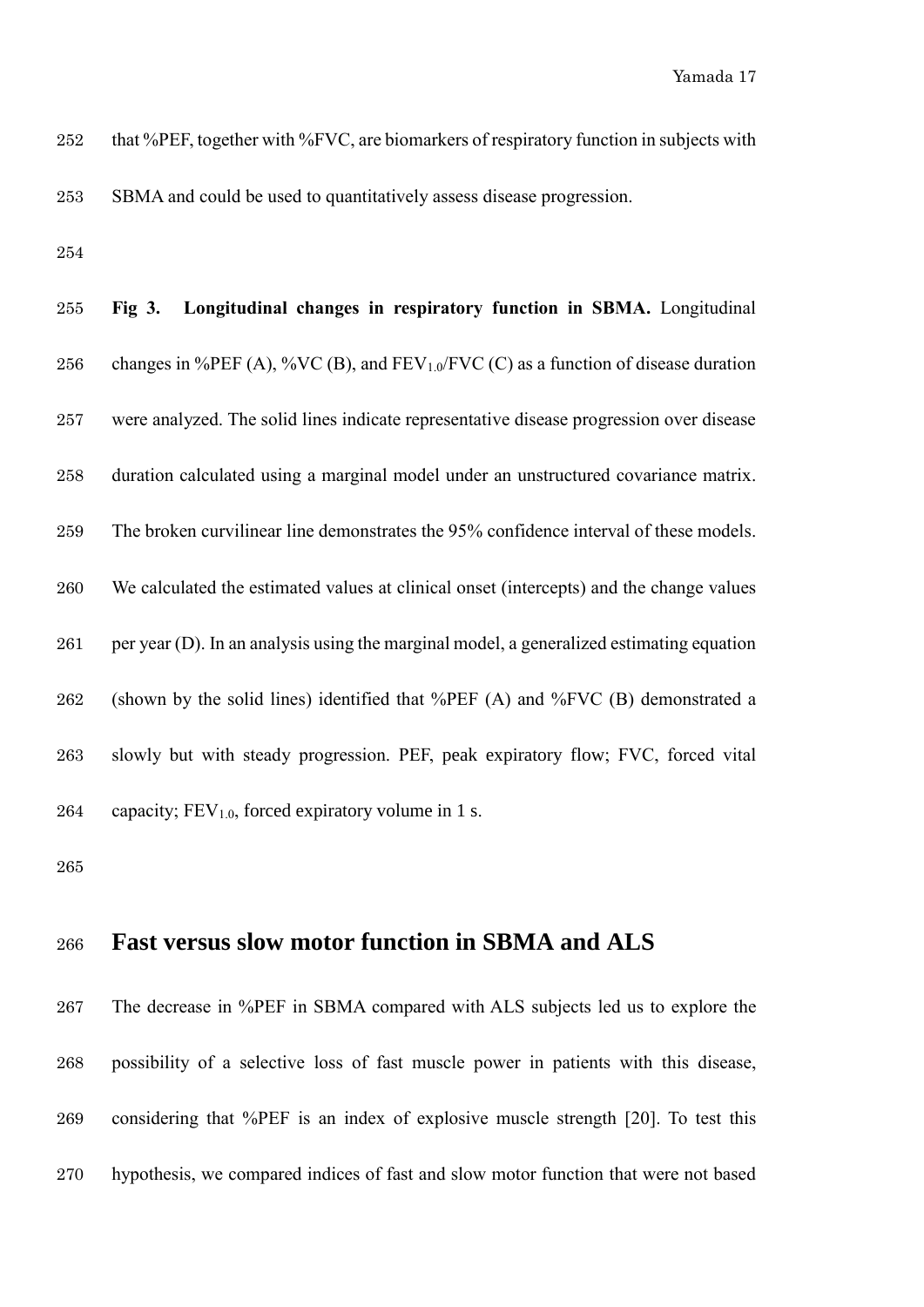| 271 | on respiratory function between SBMA and ALS subjects. Both groups were matched         |
|-----|-----------------------------------------------------------------------------------------|
| 272 | for activities of daily living (ADLs) (Table 3). The total score and subscores (bulbar, |
| 273 | upper limb, trunk, lower limb, and respiratory) on the ALSFRS-R in the SBMA subjects    |
| 274 | were equivalent to the scores of the ALS subjects. The mQMG scores, which are indices   |
| 275 | of muscle endurance, were also similar between the groups. Nevertheless, tongue         |
| 276 | pressure and grip power, both of which reflect explosive muscle strength, were          |
| 277 | significantly decreased in the SBMA subjects compared with the ALS subjects. These      |
| 278 | differences remained significant after adjustment for the ALSFRS-R with ANCOVA          |
| 279 | (data not shown). Taken together, our results suggest that explosive muscle power is    |
| 280 | preferentially affected in SBMA patients compared with ALS patients.                    |

## 282 **Table 3. Motor function of subjects.**

283

|                    | <b>SBMA</b>    | <b>ALS</b>     | <b>Control</b> | $p$ -value <sup>b</sup> |
|--------------------|----------------|----------------|----------------|-------------------------|
|                    | $(n = 40)$     | $(n = 25)$     | $(n = 15)$     |                         |
| <b>ALSFRS-R</b>    |                |                |                |                         |
| <b>Total</b>       | $40.7 \pm 3.3$ | $39.9 \pm 4.4$ | $47.8 \pm 0.6$ | N.S.                    |
| <b>Bulbar</b>      | $10.2 \pm 1.1$ | $10.0 \pm 2.1$ | $11.8 \pm 0.6$ | N.S.                    |
| <b>Upper Limbs</b> | $6.6 \pm 0.9$  | $6.7 \pm 1.2$  | $8.0 \pm 0$    | N.S.                    |
| <b>Trunk</b>       | $5.8 \pm 1.3$  | $5.8 \pm 2.0$  | $8.0 \pm 0$    | N.S.                    |
| <b>Lower Limbs</b> | $6.2 \pm 1.2$  | $6.0 \pm 1.2$  | $8.0 \pm 0$    | N.S.                    |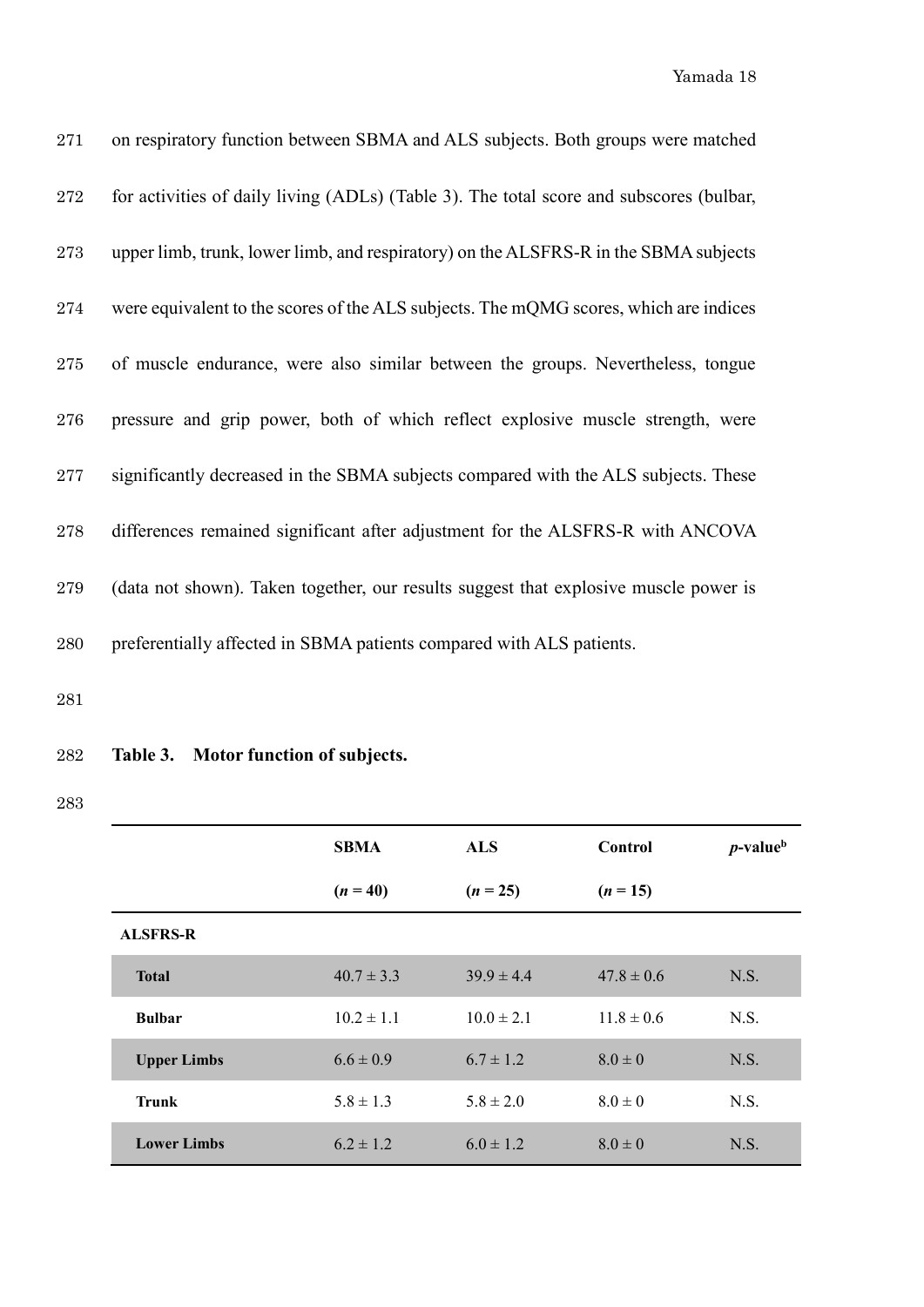| Respiratory                   | $11.9 \pm 0.3$   | $11.5 \pm 1.1$    | $12.0 \pm 0$    | N.S.  |
|-------------------------------|------------------|-------------------|-----------------|-------|
| mQMG score                    |                  |                   |                 |       |
| <b>Total</b>                  | $5.48 \pm 3.19$  | $5.24 \pm 3.31$   | ND              | N.S.  |
| Head, lifted                  | $1.33 \pm 0.86$  | $1.32 \pm 1.03$   | <b>ND</b>       | N.S.  |
| Left arm outstretched         | $1.33 \pm 0.86$  | $1.32 \pm 1.03$   | ND.             | N.S.  |
| <b>Right arm outstretched</b> | $1.13 \pm 0.82$  | $1.28 \pm 1.06$   | <b>ND</b>       | N.S.  |
| Left leg outstretched         | $0.85 \pm 0.80$  | $0.84 \pm 1.07$   | ND              | N.S.  |
| <b>Right leg outstretched</b> | $0.80 \pm 0.72$  | $0.68 \pm 0.99$   | ND              | N.S.  |
| Tongue pressure, kPa          | $17.39 \pm 6.64$ | $25.89 \pm 13.85$ | $45.5 \pm 7.31$ | 0.003 |
|                               | $(5.3 - 32.0)$   | $(0-47.0)$        | $(34.4 - 55.1)$ |       |
| Grip power <sup>a</sup> , kg  | $19.76 \pm 5.91$ | $26.58 \pm 10.73$ | $44.3 \pm 6.23$ | 0.002 |
|                               | $(7.7-31.9)$     | $(8.4 - 49.3)$    | $(29.2 - 52.0)$ |       |

285 SBMA, spinal and bulbar muscular atrophy; ALS, amyotrophic lateral sclerosis;

286 ALSFRS-R, revised Amyotrophic Lateral Sclerosis Functional Rating Scale; mQMG,

287 modified quantitative myasthenia gravis; NS, not significant; NA, not applicable; ND,

288 not determined. ALSFRS-R normal value = 48. Data are shown as the mean  $\pm$  SD.

289 aMaximum value of the dominant hand.

<sup>b</sup>Difference between SBMA and ALS by ANOVA with Tukey's post-hoc test.

291

# <sup>292</sup> **Alteration of fast- and slow-twitch fiber composition in**

## <sup>293</sup> **SBMA and ALS**

294 Next, we hypothesized that the selective decline of fast muscle power in SBMA was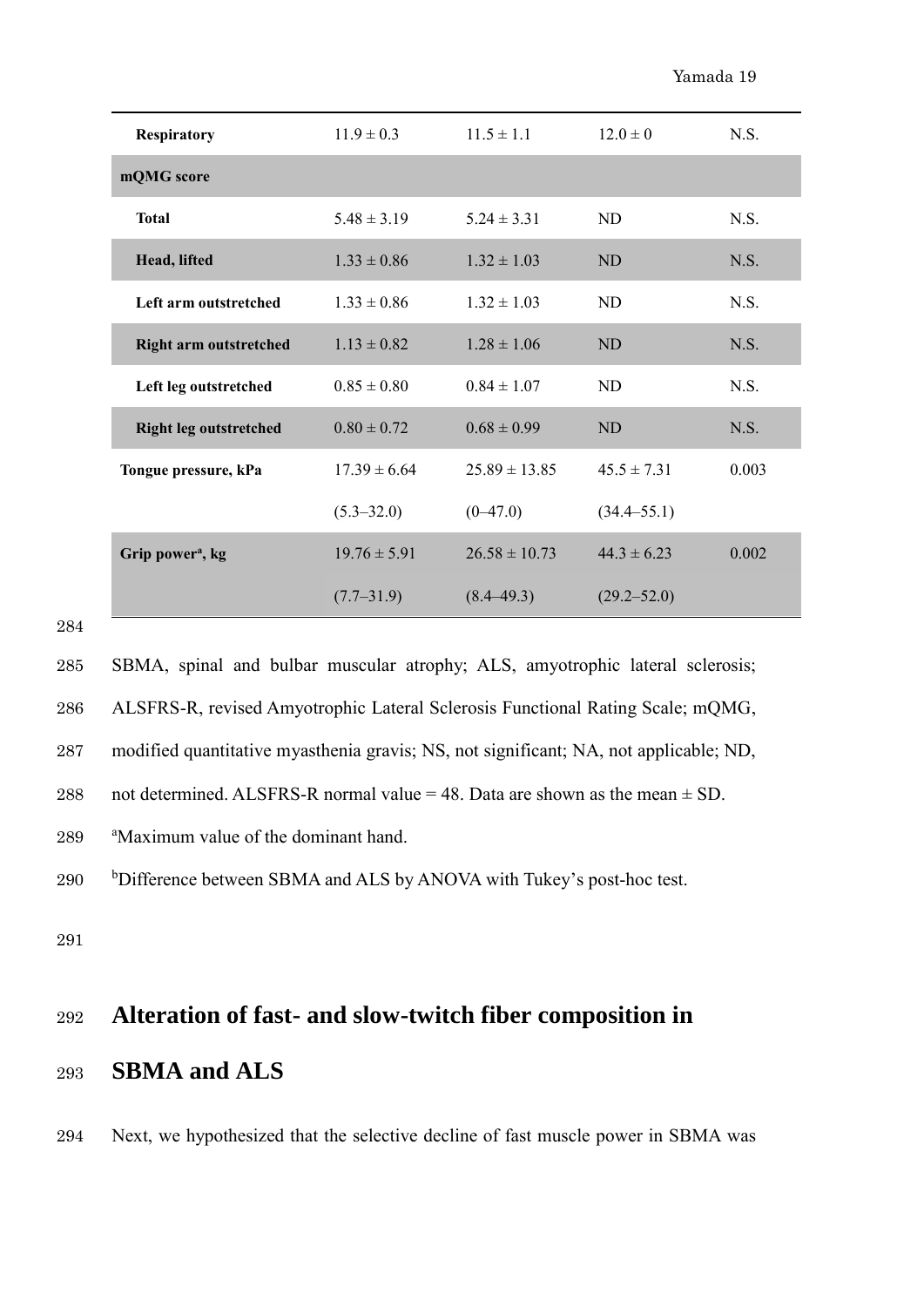Yamada 20

| 295     | attributable to an alteration in fast- and slow-twitch fiber composition. To examine this           |
|---------|-----------------------------------------------------------------------------------------------------|
| 296     | hypothesis, we analyzed MHC isoforms in biopsied skeletal muscle specimens using                    |
| 297     | immunohistochemistry (Fig 4). Type IIx fibers, which generate explosive power, were                 |
| 298     | substantially decreased in samples from subjects with SBMA compared with samples                    |
| 299     | from subjects with ALS, whereas type I fibers, which are associated with endurance,                 |
| 300     | were atrophied in samples from ALS subjects.                                                        |
| 301     | To verify the immunofluorescence findings, we performed qRT-PCR analysis                            |
| 302     | on intercostal and iliopsoas muscle specimens. In the intercostal muscles, which                    |
| $303\,$ | generate expiratory flow, the mRNA expression levels of MYH1 and MYH2, encoding                     |
| 304     | MHC type IIx and IIa, respectively, but not MYH7, were significantly decreased in                   |
| 305     | samples from SBMA subjects compared with ALS subjects, strengthening the theory                     |
| 306     | that fast muscle power is predominantly affected in SBMA (Fig 5A–C). A                              |
| 307     | corresponding reduction in MYH1 and MYH2 mRNAs was also observed in the                             |
| 308     | iliopsoas muscles (Fig 5D, E). By contrast, the expression levels of MYH7, which                    |
| 309     | encodes MHC type I, in the iliopsoas muscles were higher in samples from the SBMA                   |
| 310     | subjects than in samples from the ALS subjects (Fig 5F). Furthermore, we compared                   |
| 311     | the expression of putative regulators of muscle fiber switching among the groups (Fig               |
| 312     | 5G-K). Results demonstrated that the mRNA levels of $PGC$ -1 $\alpha$ and PPAR $\delta$ , which are |
|         |                                                                                                     |

known to regulate oxidative fiber type profile [21,22], were substantially up-regulated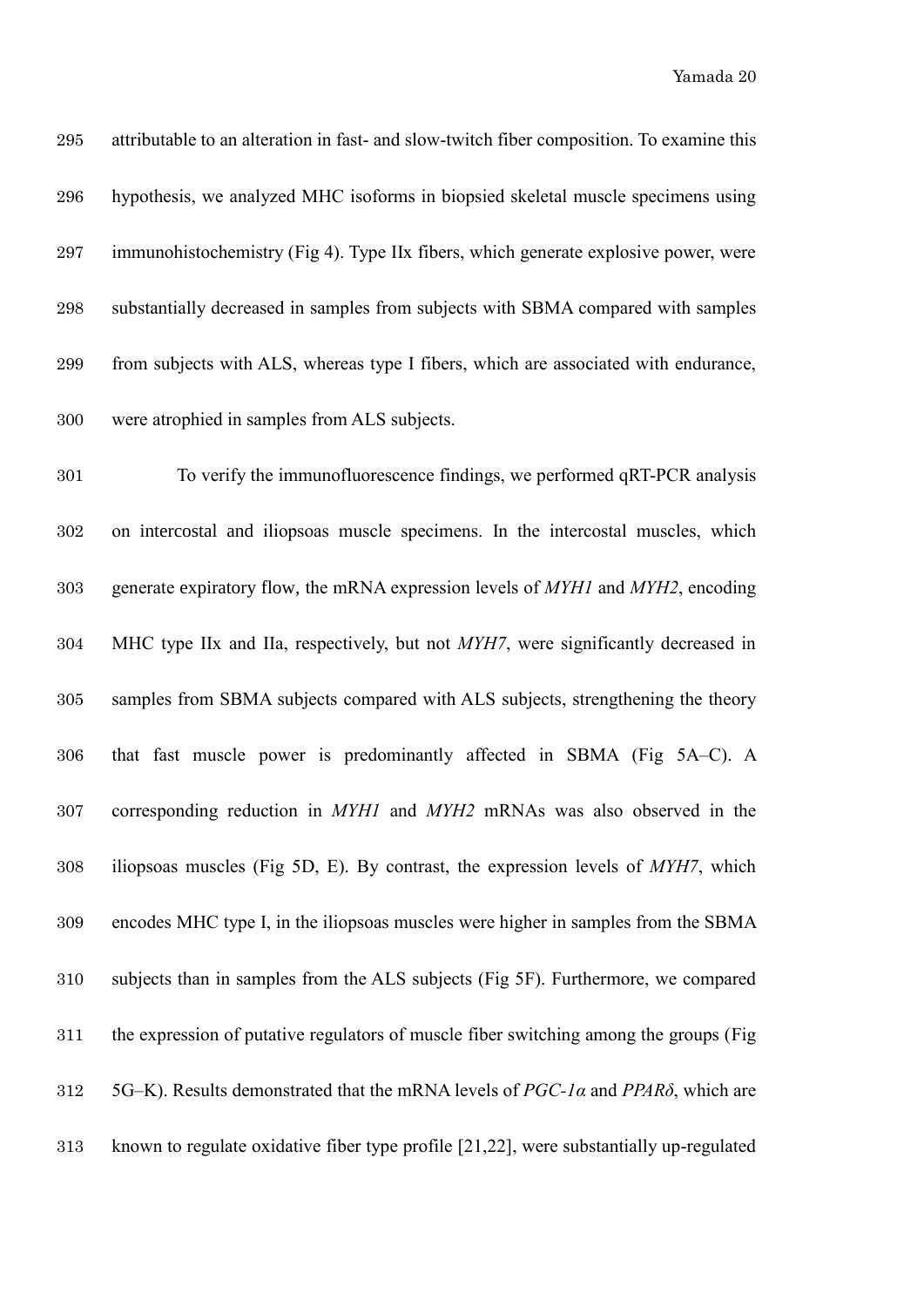in SBMA samples compared with ALS and disease-free control samples (Fig 5H, J). Although not significant, *AMPK* mRNA levels tended to be increased in subjects with SBMA (Fig 5K).

 **Fig 4. Disease-specific fiber type alterations in SBMA and ALS.** (A, B) Representative images of anti-MHC immunostaining in the biceps muscles of subjects 320 with SBMA  $(A, n = 2)$  and ALS  $(B, n = 2)$ . Type I (blue), type IIa (strong green), and type IIx (strong red and intermediate green) fibers are shown in single- and merged- channel images of serial cross-sections of a human bicep incubated with an antibody cocktail (BAF-8, SC-71, and 6H1). Type IIx fibers were substantially decreased in SBMA compared with ALS, whereas type I fibers were atrophied in ALS compared with SBMA. Scale bar, 100 µm. SBMA, spinal and bulbar muscular atrophy; ALS, amyotrophic lateral sclerosis; MHC, myosin heavy chain.

 **Fig 5. Expression levels of myosin heavy chain and AMPK-PGC-1α pathway in the skeletal muscles.** The mRNA expression levels of *MYH1* (encoding MHC type IIx)*, MYH2* (encoding MHC type IIa), and *MYH7* (encoding MHC type I) normalized to β2- microglobulin levels in the intercostal muscles of SBMA (*n* = 5) and ALS (*n* = 5) subjects (A–C). The expression levels of *MYH1* (A) and *MYH2* (B) were significantly decreased in subjects with SBMA compared with subjects with ALS. The mRNA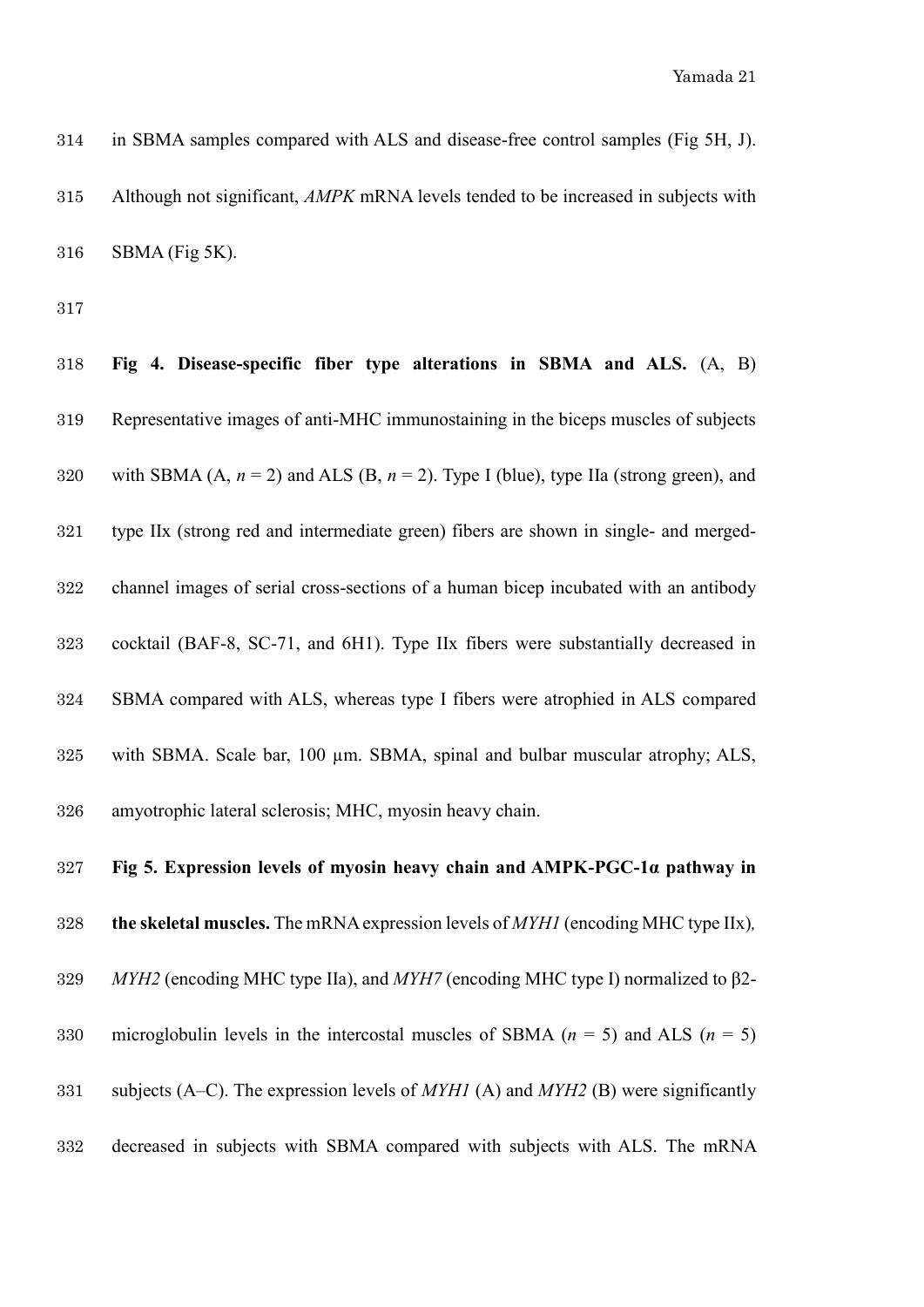| 333 | expression levels of $MYH1$ , $MYH2$ , and $MYH7$ normalized to $\beta$ 2-microglobulin levels    |
|-----|---------------------------------------------------------------------------------------------------|
| 334 | in the iliopsoas muscles of SBMA ( $n = 5$ ), ALS ( $n = 6$ ), and DC ( $n = 4$ ) subjects (D–F). |
| 335 | The mRNA levels of MYH1 and MYH2 in the iliopsoas muscle were significantly                       |
| 336 | decreased in subjects with SBMA compared with ALS subjects, as observed in the                    |
| 337 | intercostal muscles $(D, E)$ . The expression levels of $MYH7$ were significantly higher in       |
| 338 | subjects with SBMA than in subjects with ALS (F). Expression levels of the genes                  |
| 339 | known to regulate muscle fiber type switching in SBMA ( $n = 5$ ), ALS ( $n = 6$ ), and DC        |
| 340 | $(n = 4)$ samples. The mRNA levels of PGC-1 $\alpha$ and PPAR- $\delta$ , which regulate the      |
| 341 | oxidative fiber type profile, were significantly increased in SBMA compared with ALS              |
| 342 | and DC. The Mann-Whitney U test was performed to assess significant differences for               |
| 343 | each target gene between SBMA and ALS. ANOVA with Tukey's post-hoc test was                       |
| 344 | performed to compare the significance of differences in each target gene among SBMA,              |
| 345 | ALS, and DC. **p < 0.01. *p < 0.05. Data are presented as the mean $\pm$ SE. SBMA,                |
| 346 | spinal and bulbar muscular atrophy; ALS, amyotrophic lateral sclerosis; DC, disease               |
| 347 | control; PGC-1a, proliferator-activated receptor gamma coactivator 1-alpha; PPAR,                 |
| 348 | peroxisome proliferator-activated receptor.                                                       |

# **Discussion**

In the present study, we demonstrated that %PEF and %FVC were substantially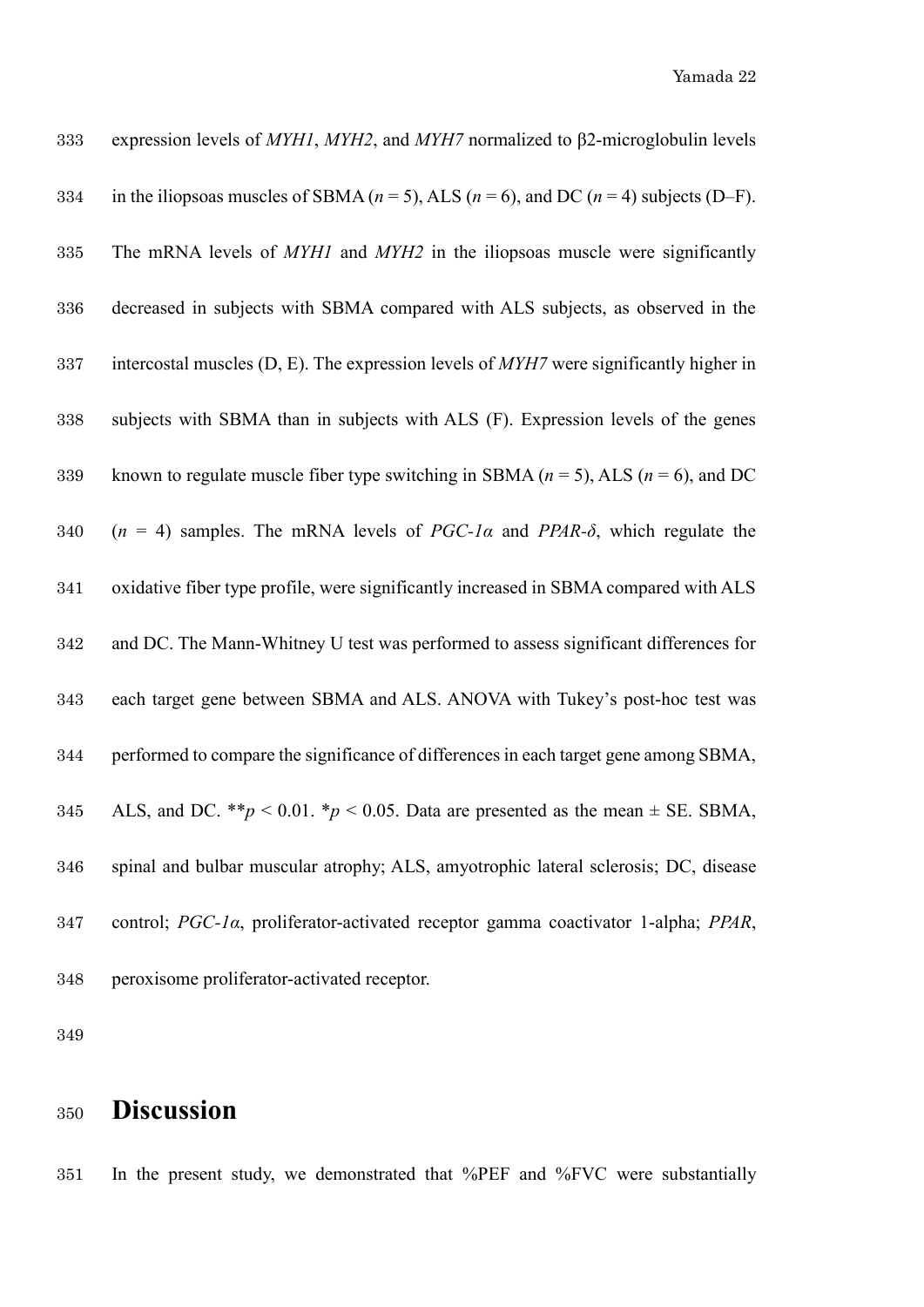decreased in SBMA compared with controls, although there was no significant 353 difference in  $FEV_{1,0}$  between the groups. Both %PEF and %FVC correlated with functional disease scores, particularly truncal subscores, and were linked to decreases in disease progression in subjects with SBMA. PEF is the maximum expiratory flow per minute and can be used to measure how fast a subject can breathe out, providing a reliable global measure of voluntary cough against the risk of aspiration pneumonia [23]. PEF is based on abdominal and intercostal muscle strength as well as the elastic recoil of the lung and chest wall. During forced expiration, such as peak flow, the abdominal muscles are activated to increase intra-abdominal pressure [24]. Furthermore, lower PEF values are associated with increased mortality from respiratory causes [25]. %PEF decreases during the course of neuromuscular disease [26] as well as during spinal cord injuries, in which a higher cord level lesion is associated with a greater decrease in %PEF [27]. As SBMA is a rare disease, clinical trials have to be done with a limited sample size. Therefore, identification of sensitive biomarkers for detecting benefits of tested therapies is urgently needed for SBMA [28]. Our study revealed that %PEF chiefly reflects truncal muscle strength in subjects with SBMA and is a reliable respiratory marker for disease severity and progression.

 When comparing SBMA and ALS subjects, only %PEF was significantly decreased in SBMA. Unlike other parameters of pulmonary function tests, PEF is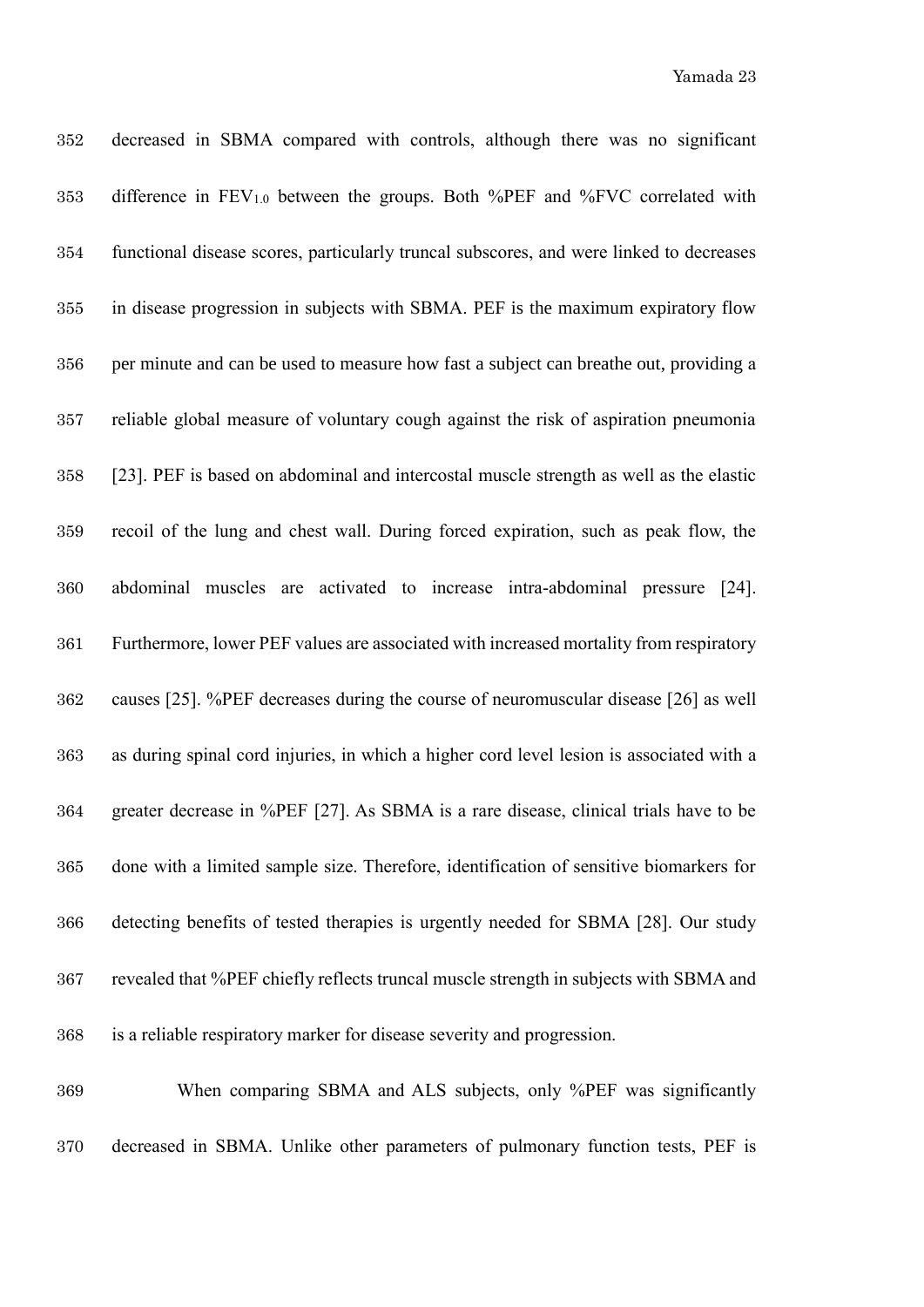generated by explosive muscle power in an effort-dependent manner. We further revealed that, in addition to %PEF, tongue pressure and grip power, which also reflect explosive muscle strength, are also specifically decreased in subjects with SBMA compared with those with ALS. By contrast, the mQMG score, which is an index of muscle endurance, was similar between the two groups. Taken together, these findings suggest a reduction in explosive muscle strength in subjects with SBMA, consistent with the preferential loss of fast-twitch muscle fibers in these subjects. Muscular function is chiefly dependent on the specific characteristics of various muscle fiber types, and immunohistochemistry of the MHC isoforms in skeletal muscles reveals four fiber types (i.e., I, IIa, IIx, and IIb) in rodents and most other mammalian species. However, only type I, IIa, and IIx fibers are present in most human muscles [29]. These fibers differ from one another in oxidative/glycolytic metabolism: type I fibers are more oxidative and regulate endurance muscle strength; type IIx fibers are more glycolytic and regulate explosive muscle strength; type IIa fibers exhibit characteristics of both type I and IIx fibers [30]. Glycolytic fast-twitch fibers are preferentially vulnerable in a transgenic mouse model of SBMA and in humans with the disorder [31–33]. Results from the present study indicate that the decrease in explosive muscle strength in subjects with SBMA is strongly associated with a reduction in the number of fast-twitch muscle fibers.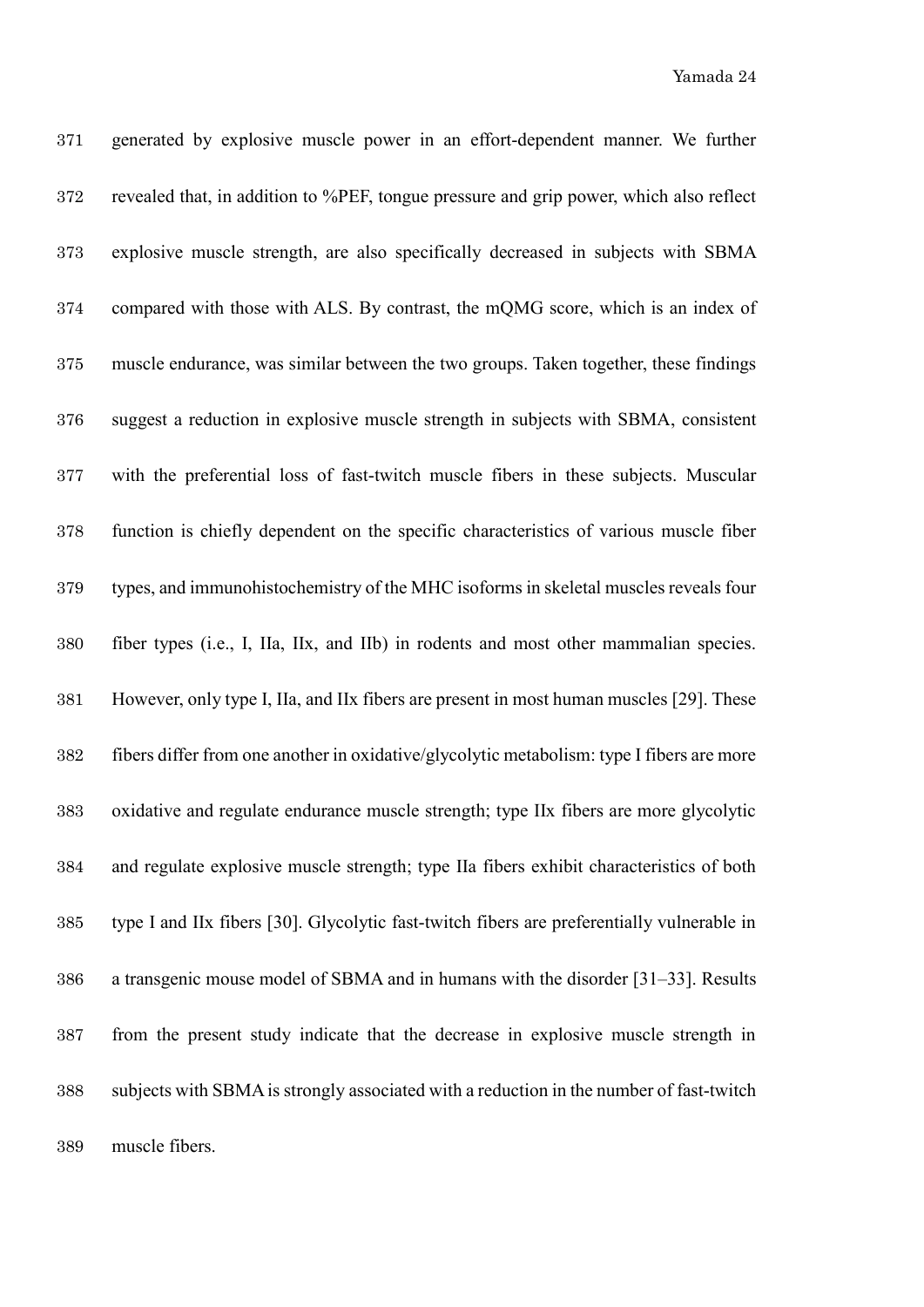| 390 | In the present study, the muscles of SBMA subjects demonstrated glycolytic-                     |
|-----|-------------------------------------------------------------------------------------------------|
| 391 | to-oxidative switching in association with an up-regulation of $PGC-1\alpha$ and $PPAR\delta$ . |
| 392 | Fiber type switching is induced in adult skeletal muscle by changes in nerve activity or        |
| 393 | loading. Glycolytic-to-oxidative switching can be induced by tonic low-frequency                |
| 394 | electrical stimulation [30]. The AMPK-PGC-1 $\alpha$ pathway alters the fiber type profile      |
| 395 | toward oxidative metabolism by regulating MYH gene expression. For instance,                    |
| 396 | overexpressing AMPK and PGC-1 $\alpha$ in mice has been shown to increase mitochondrial         |
| 397 | content and the levels of oxidative enzymes in fast muscle fibers, increasing muscle            |
| 398 | resistance against fatigue [21,34]. Similarly, PPARS signaling induces a more oxidative         |
| 399 | fiber type profile in mice, with an increased amount of mitochondrial DNA, up-                  |
| 400 | regulation of slow contractile protein genes, and an increased resistance to fatigue [22].      |
| 401 | $PGC-1\alpha$ was reportedly increased in the muscles of a knock-in mouse model of SBMA,        |
| 402 | consistent with our findings in humans [35]. Given that AR inhibits the AMPK-PGC-               |
| 403 | la pathway [36], the loss of AR function may underlie the up-regulation of PGC-1 $\alpha$ in    |
| 404 | SBMA. In fact, subjects with SBMA often exhibit certain symptoms of androgen                    |
| 405 | insensitivity syndrome, such as gynecomastia and reduced fertility, which have been             |
| 406 | attributed to loss of AR function [37]. Females possess a greater number of slow-twitch         |
| 407 | fibers than males, which is the molecular basis for gender differences in response to           |
| 408 | fatigue or muscle tetanus. These gender differences further support our view that               |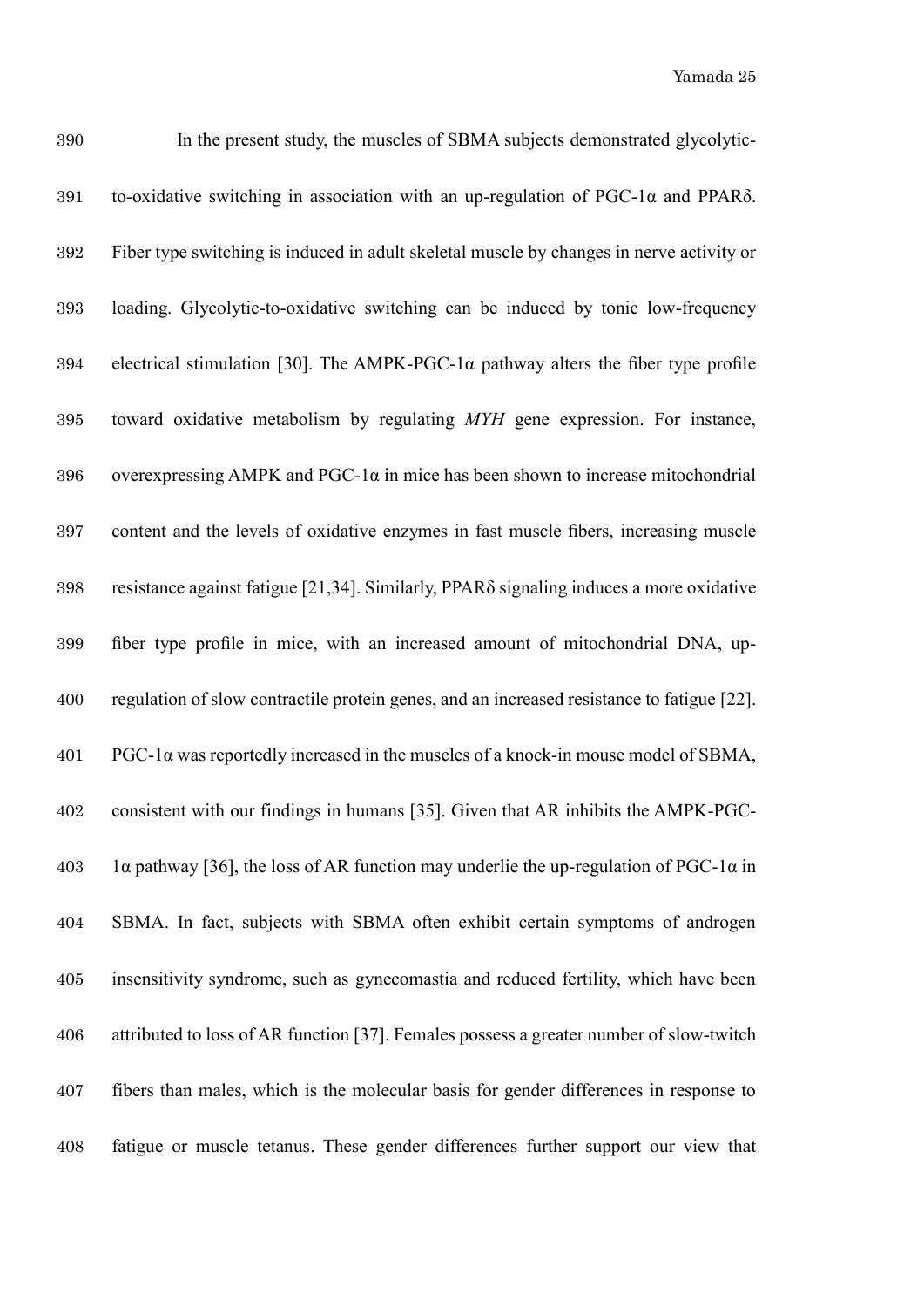| 411 | A possible alternative explanation for the preferential deficiency of fast-twitch          |
|-----|--------------------------------------------------------------------------------------------|
| 412 | fibers in subjects with SBMA is the adaptation of surviving muscles to endurance           |
| 413 | activities during the slow progression of the disease. This view is supported by the       |
| 414 | observation that chronic inactivation of muscles leads to selective atrophy of fast-twitch |
| 415 | fibers [38]. A similar loss of fast-twitch fibers was also documented in spinal muscular   |
| 416 | atrophy, which is another neuromuscular disorder affecting both spinal motor neurons       |
| 417 | and skeletal muscle [39]. Future studies should directly address the mechanisms            |
| 418 | underlying disease-specific alterations of fiber type in SBMA, and they should focus       |
| 419 | on identifying pharmacological or non-pharmacological interventions to reverse these       |
| 420 | alterations.                                                                               |

 In summary, we found that subjects with SBMA exhibited decreased %PEF, which appears to reflect the preferential involvement of fast-twitch fibers in this disease. Given that the leading causes of death in subjects with SBMA are pneumonia and respiratory failure [7], particular attention should be paid to %PEF decline during the clinical management of SBMA.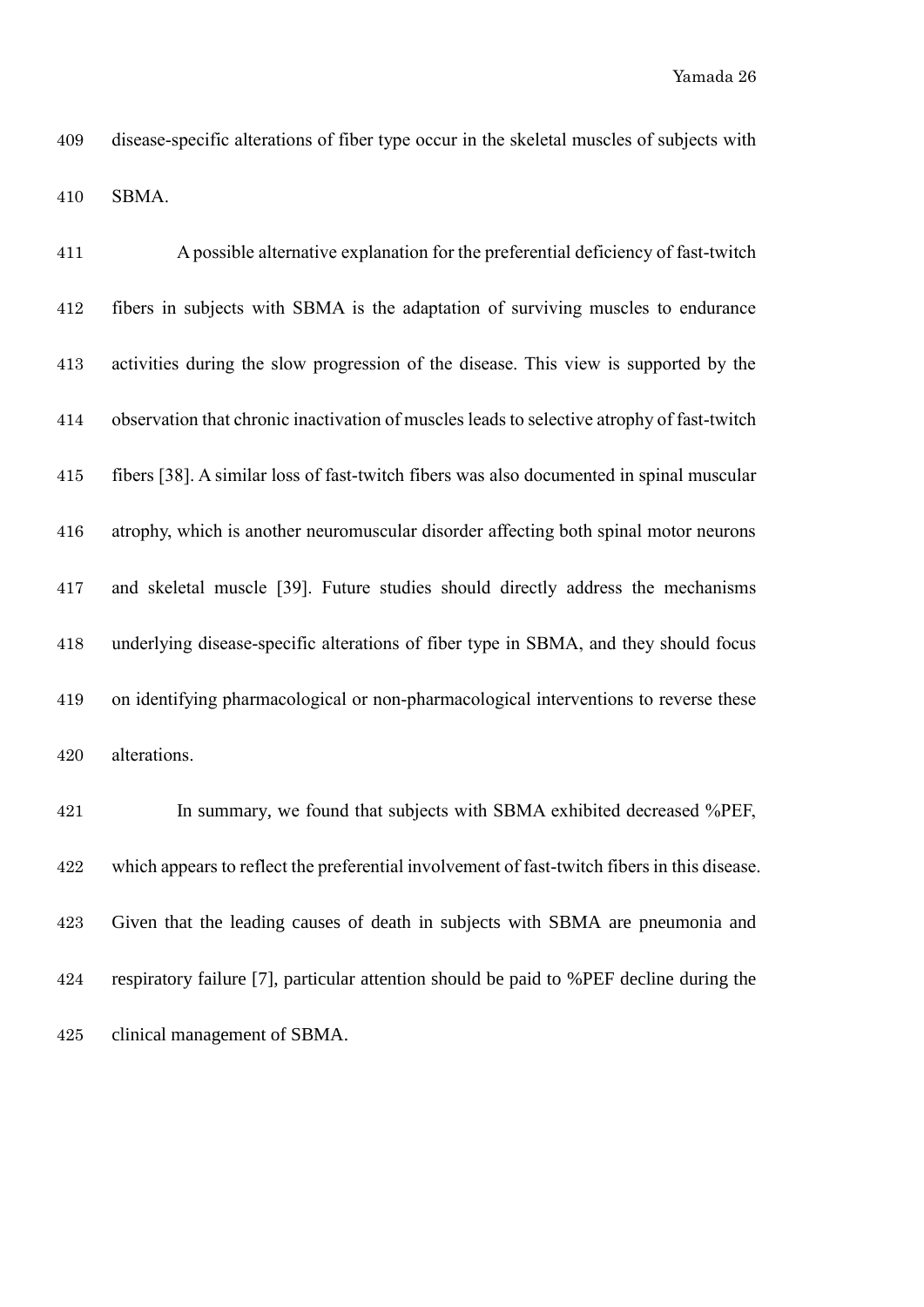Yamada 27

# **References**

| 427 | Kennedy WR, Alter M, Sung JH. Progressive proximal spinal and bulbar<br>1.            |
|-----|---------------------------------------------------------------------------------------|
| 428 | muscular atrophy of late onset. A sex-linked recessive trait. Neurology. 1968;18:671- |
| 429 | 680.                                                                                  |
| 430 | Katsuno M, Tanaka F, Adachi H, Banno H, Suzuki K, Watanabe H, et al.<br>2.            |
| 431 | Pathogenesis and therapy of spinal and bulbar muscular atrophy (SBMA). Prog           |
| 432 | Neurobiol. 2012;99:246-256.                                                           |
| 433 | Sorarù G, D'Ascenzo C, Polo A, Palmieri A, Baggio L, Vergani L, et al. Spinal<br>3.   |
| 434 | and bulbar muscular atrophy: skeletal muscle pathology in male patients and           |
| 435 | heterozygous females. J Neurol Sci. 2008;264:100-105.                                 |
| 436 | La Spada AR, Wilson EM, Lubahn DB, Harding AE, Fischbeck KH.<br>4.                    |
| 437 | Androgen receptor gene mutations in X-linked spinal and bulbar muscular atrophy.      |
| 438 | Nature. 1991;352:77-79.                                                               |
| 439 | 5.<br>Sperfeld AD, Hanemann CO, Ludolph AC, Kassubek J. Laryngospasm: an              |
| 440 | underdiagnosed symptom of X-linked spinobulbar muscular atrophy. Neurology.           |
| 441 | 2005;64:753--754.                                                                     |
| 442 | 6.<br>Tanaka S, Banno H, Katsuno M, Suzuki K, Suga N, Hashizume A, et al.             |
| 443 | Distinct acoustic features in spinal and bulbar muscular atrophy patients with        |
| 444 | laryngospasm. J Neurol Sci. 2014;337:193-200.                                         |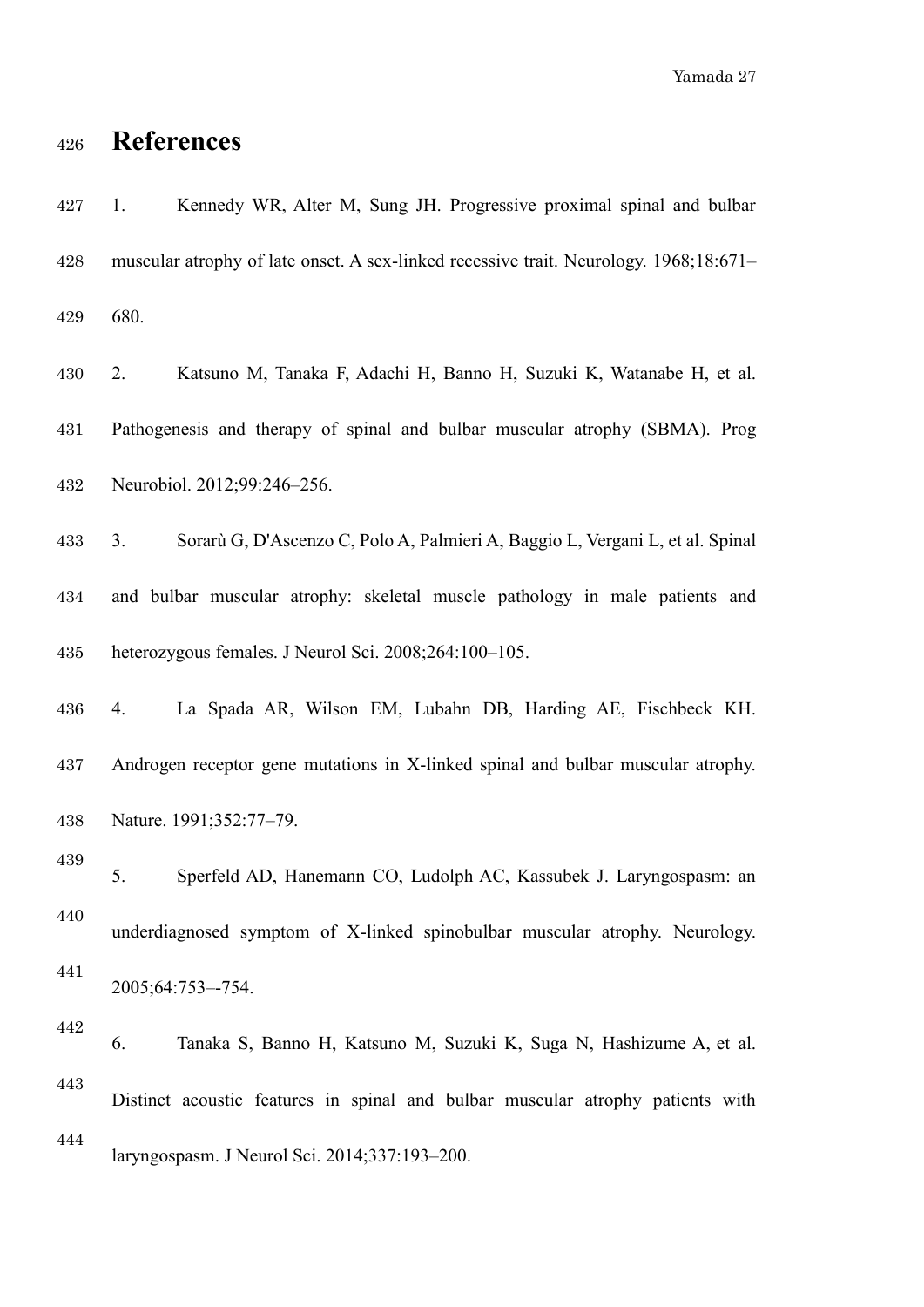| 445 | Atsuta N, Watanabe H, Ito M, et al. Natural history of spinal and bulbar<br>7.             |
|-----|--------------------------------------------------------------------------------------------|
| 446 | muscular atrophy (SBMA): a study of 223 Japanese patients. Brain. 2006;129:1446–           |
| 447 | 1455.                                                                                      |
| 448 | Lo Coco D, Marchese S, Pesco MC, La Bella V, Piccoli F, Lo Coco A.<br>8.                   |
| 449 | Noninvasive positive-pressure ventilation in ALS: predictors of tolerance and survival.    |
| 450 | Neurology. 2006;67:761-765.                                                                |
| 451 | Miller RG, Jackson CE, Kasarskis EJ, England JD, Forshew D, Johnston W, et<br>9.           |
| 452 | al. Practice parameter update: the care of the patient with amyotrophic lateral sclerosis: |
| 453 | drug, nutritional, and respiratory therapies (an evidence-based review): report of the     |
| 454 | Quality Standards Subcommittee of the American Academy of Neurology. Neurology.            |
| 455 | 2009;73:1218-1226.                                                                         |
| 456 | Brooks BR, Miller RG, Swash M, Munsat TL. World Federation of Neurology<br>10.             |
| 457 | Research Group on Motor Neuron Diseases. El Escorial revisited: revised criteria for       |
| 458 | the diagnosis of amyotrophic lateral sclerosis. Amyotroph Lateral Scler Other Motor        |
| 459 | Neuron Disord. 2000;1:293-299.                                                             |
| 460 | Baldwin ED, Cournand A, Richards DW Jr. Pulmonary insufficiency;<br>11.                    |
| 461 | physiological classification, clinical methods of analysis, standard values in normal      |

subjects. Medicine. 1948;27:243–278.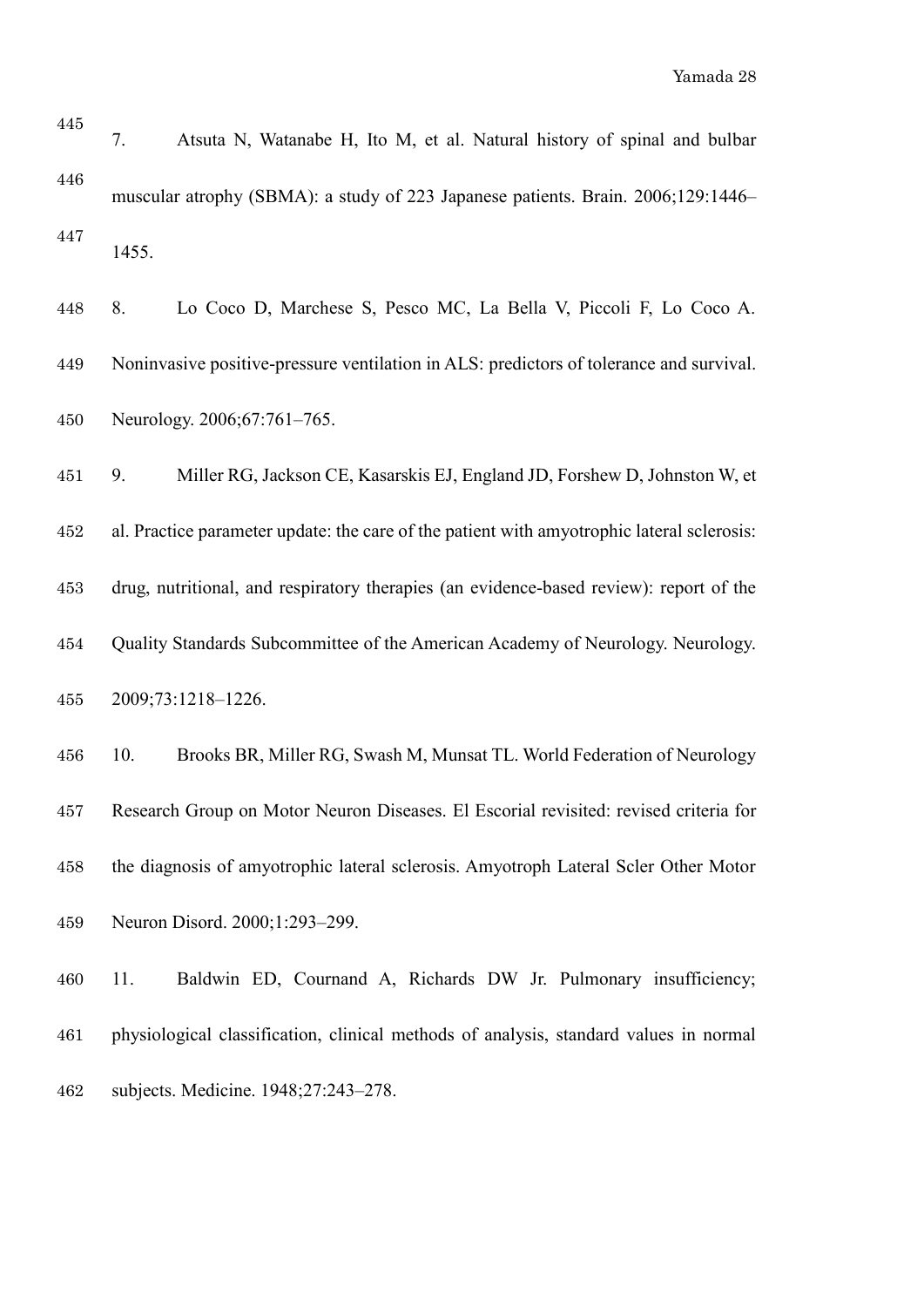| 463 | Berglund E, Birath G, Bjure J, Grimby G, Kjellmer I, Sandqvist L, et al.<br>12.     |
|-----|-------------------------------------------------------------------------------------|
| 464 | Spirometric studies in normal subjects. I. Forced expirograms in subjects between 7 |
| 465 | and 70 years of age. Acta Med Scand. 1963;173:185-192.                              |
| 466 | Hashizume A, Katsuno M, Suzuki K, Banno H, Suga N, Mano T, et al. A<br>13.          |
| 467 | functional scale for spinal and bulbar muscular atrophy: Cross-sectional and        |
| 468 | longitudinal study. Neuromuscul Disord. 2015;25:554-562.                            |
| 469 | Maeshima S, Koike H, Noda S, Noda T, Nakanishi H, Iijima M, et al.<br>14.           |
| 470 | Clinicopathological features of sarcoidosis manifesting as generalized chronic      |
| 471 | myopathy. J Neurol. 2015;262:1035-1045.                                             |
| 472 | Bloemberg D, Quadrilatero J. Rapid determination of myosin heavy chain<br>15.       |
| 473 | expression in rat, mouse, and human skeletal muscle using<br>multicolor             |
| 474 | immunofluorescence analysis. PLoS One. 2012;7:e35273.                               |
| 475 | Doyu M, Sobue G, Mukai E, Kachi T, Yasuda T, Mitsuma T, et al. Severity of<br>16.   |

 X-linked recessive bulbospinal neuronopathy correlates with size of the tandem CAG repeat in androgen receptor gene. Ann Neurol. 1992;32:707–710.

17. Katsuno M, Banno H, Suzuki K, Takeuchi Y, Kawashima M, Yabe I, et al.

Efficacy and safety of leuprorelin in patients with spinal and bulbar muscular atrophy

(JASMITT study): a multicentre, randomised, double-blind, placebo-controlled trial.

Lancet Neurol. 2010;9:875–884.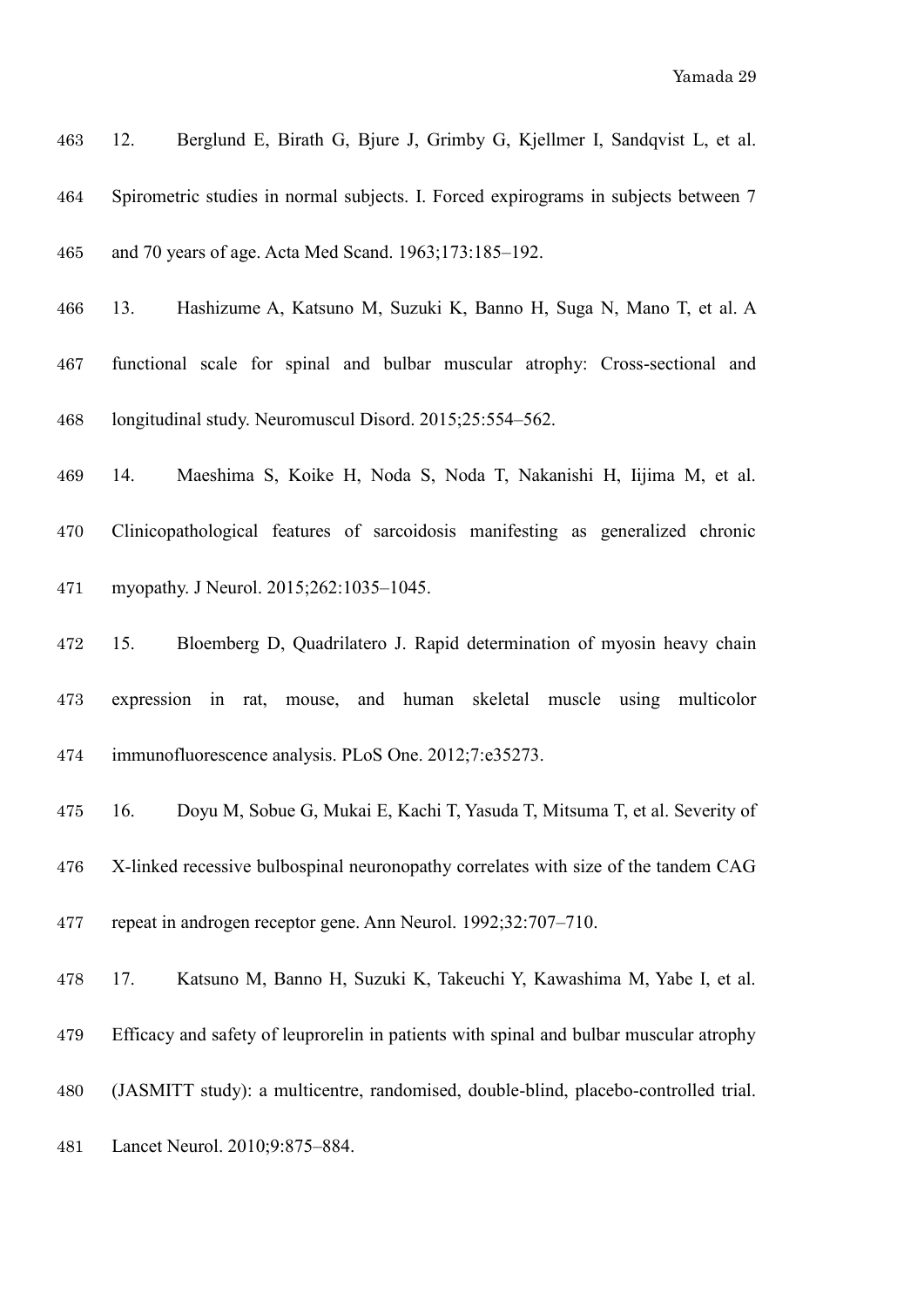| 482 | Fernández-Rhodes LE, Kokkinis AD, White MJ, Watts CA, Auh S, Jeffries NO,<br>18.       |
|-----|----------------------------------------------------------------------------------------|
| 483 | et al. Efficacy and safety of dutasteride in patients with spinal and bulbar muscular  |
| 484 | atrophy: a randomised placebo-controlled trial. Lancet Neurol. 2011;10:140-147.        |
| 485 | Hashizume A, Katsuno M, Banno H, Suzuki K, Suga N, Mano T, et al.<br>19.               |
| 486 | Longitudinal changes of outcome measures in spinal and bulbar muscular atrophy.        |
| 487 | Brain. 2012;135:2838-2848.                                                             |
| 488 | Pedersen OF, Miller MR. The Peak Flow Working Group: the definition of<br>20.          |
| 489 | peak expiratory flow. Eur Respir J Suppl. 1997;24:9S-10S.                              |
| 490 | Lin J, Wu H, Tarr PT, Zhang CY, Wu Z, Boss O, et al. Transcriptional co-<br>21.        |
| 491 | activator $PGC-1\alpha$ drives the formation of slow-twitch muscle fibres. Nature.     |
| 492 | 2002;418:797-801.                                                                      |
| 493 | Wang YX, Zhang CL, Yu RT, Cho HK, Nelson MC, Bayuga-Ocampo CR et al.<br>22.            |
| 494 | Regulation of muscle fiber type and running endurance by PPARdelta. PLoS Biol.         |
| 495 | 2004;2:e294.                                                                           |
| 496 | Tzani P, Chiesa S, Aiello M, Scarascia A, Catellani C, Elia D, et al. The value<br>23. |
| 497 | of cough peak flow in the assessment of cough efficacy in neuromuscular patients. A    |
| 498 | cross sectional study. Eur J Phys Rehabil Med. 2014;50:427-432.                        |

 24. Sieck GC, Ferreira LF, Reid MB, Mantilla CB. Mechanical properties of respiratory muscles. Compr Physiol. 2013;3:1553–1567.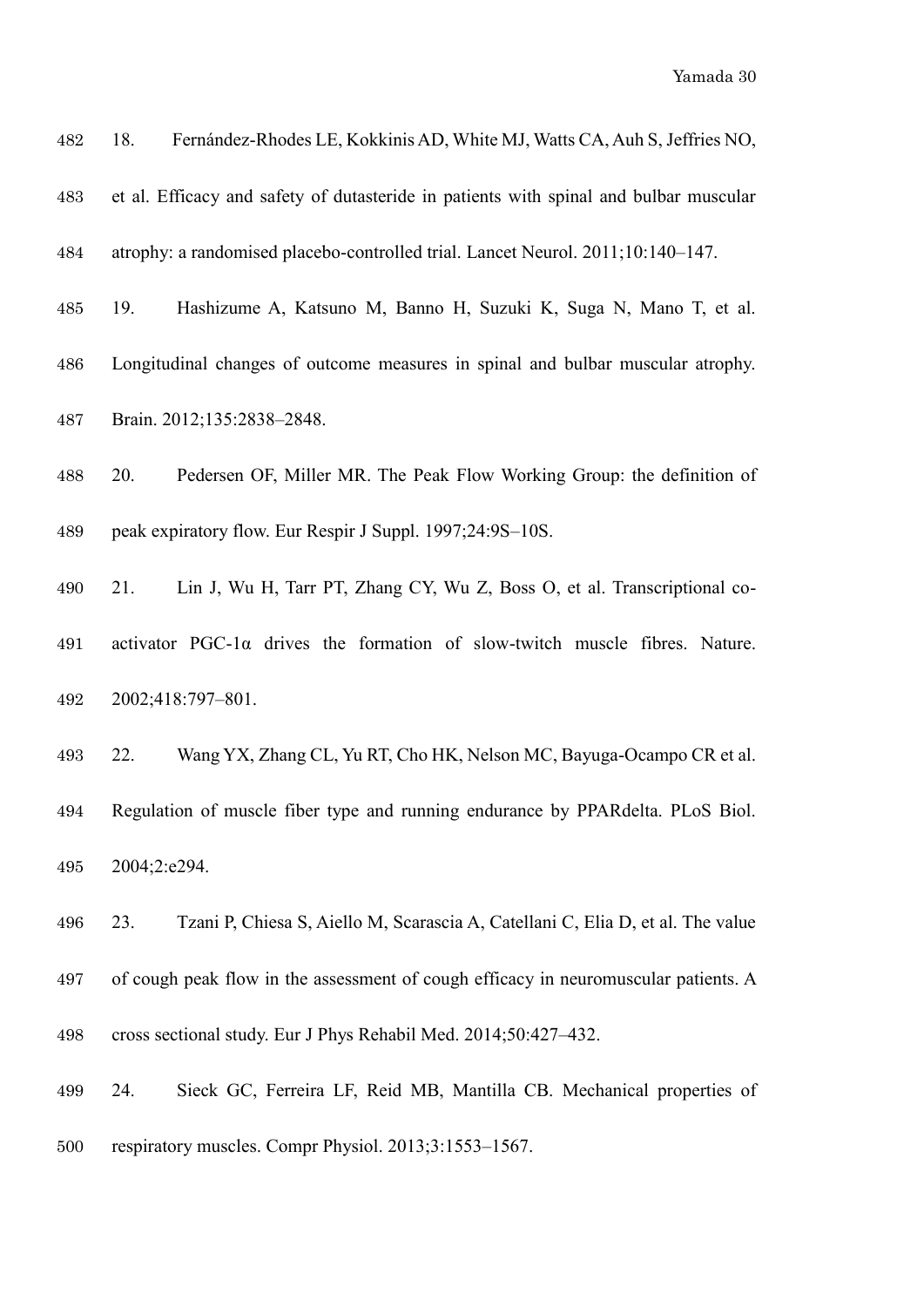| 501 | 25. | Smith M, Zhou M, Wang L, Peto R, Yang G, Chen Z. Peak flow as a predictor             |
|-----|-----|---------------------------------------------------------------------------------------|
| 502 |     | of cause-specific mortality in China: results from a 15-year prospective study of     |
| 503 |     | $\sim$ 170,000 men. Int J Epidemiol. 2013;42:803–815.                                 |
| 504 | 26. | Mayer OH, Finkel RS, Rummey C, Benton MJ, Glanzman AM, Flickinger J,                  |
| 505 |     | et al. Characterization of pulmonary function in Duchenne Muscular Dystrophy. Pediatr |
| 506 |     | Pulmonol. 2015;50:487-494.                                                            |
| 507 | 27. | Wang AY, Jaeger RJ, Yarkony GM, Turba RM. Cough in spinal cord injured                |
| 508 |     | patients: the relationship between motor level and peak expiratory flow. Spinal Cord. |
| 509 |     | 1997;35:299-302.                                                                      |
| 510 | 28. | Fratta P, Nirmalananthan N, Masset L, Skorupinska I, Collins T, Cortese A, et         |
| 511 |     | al. Correlation of clinical and molecular features in spinal bulbar muscular atrophy. |
| 512 |     | Neurology. 2014;82:2077-2084.                                                         |
| 513 | 29. | Smerdu V, Karsch-Mizrachi I, Campione M, Leinwand L, Schiaffino S. Type               |
| 514 |     | IIx myosin heavy chain transcripts are expressed in type IIb fibers of human skeletal |
| 515 |     | muscle. Am J Physiol. 1994;267(6 Pt 1):C1723-1728.                                    |
| 516 | 30. | Schiaffino S, Reggiani C. Fiber types in mammalian skeletal muscles. Physiol          |
|     |     |                                                                                       |

- Rev. 2011;91:1447–1531.
- 31. Oki K, Wiseman RW, Breedlove SM, Jordan CL. Androgen receptors in muscle fibers induce rapid loss of force but not mass: implications for spinal bulbar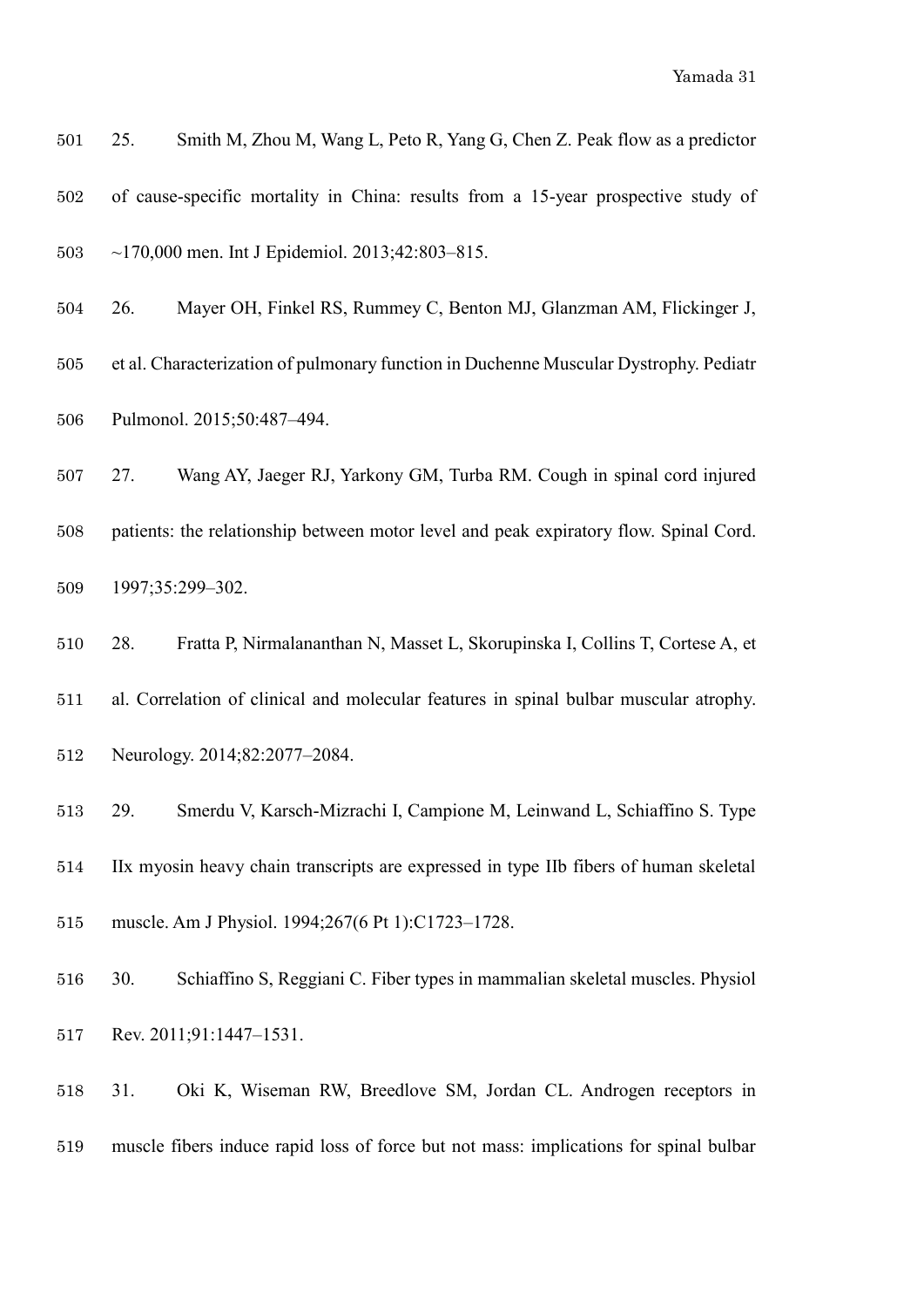muscular atrophy. Muscle Nerve. 2013;47:823–834.

| 521     | Oki K, Halievski K, Vicente L, Xu Y, Zeolla D, Poort J, et al. Contractile<br>32.      |
|---------|----------------------------------------------------------------------------------------|
| 522     | dysfunction in muscle may underlie androgen-dependent motor dysfunction in spinal      |
| 523     | bulbar muscular atrophy. J Appl Physiol (1985). 2015;118:941-952.                      |
| 524     | Rocchi A, Milioto C, Parodi S, Armirotti A, Borgia D, Pellegrini M, et al.<br>33.      |
| 525     | Glycolytic-to-oxidative fiber-type switch and mTOR signaling activation are early-     |
| 526     | onset features of SBMA muscle modified by high-fat diet. Acta Neuropathol.             |
| 527     | 2016;132:127-144.                                                                      |
| $528\,$ | Röckl KS, Hirshman MF, Brandauer J, Fujii N, Witters LA, Goodyear LJ.<br>34.           |
| 529     | Skeletal muscle adaptation to exercise training: AMP-activated protein kinase mediates |
| 530     | muscle fiber type shift. Diabetes. 2007;56:2062-2069.                                  |
| 531     | Ranganathan S, Harmison GG, Meyertholen K, Pennuto M, Burnett BG,<br>35.               |
| 532     | Fischbeck KH. Mitochondrial abnormalities in spinal and bulbar muscular atrophy.       |
| 533     | Hum Mol Genet. 2009;18:27-42.                                                          |
| 534     | Shen M, Zhang Z, Ratnam M, Dou QP. The interplay of AMP-activated<br>36.               |
| 535     | protein kinase and androgen receptor in prostate cancer cells. J Cell Physiol.         |
| 536     | 2014;229:688-695.                                                                      |
| 537     | 37.<br>Dejager S, Bry-Gauillard H, Bruckert E, Eymard B, Salachas F, LeGuern E, et     |
| 538     | al. A comprehensive endocrine description of Kennedy's disease revealing androgen      |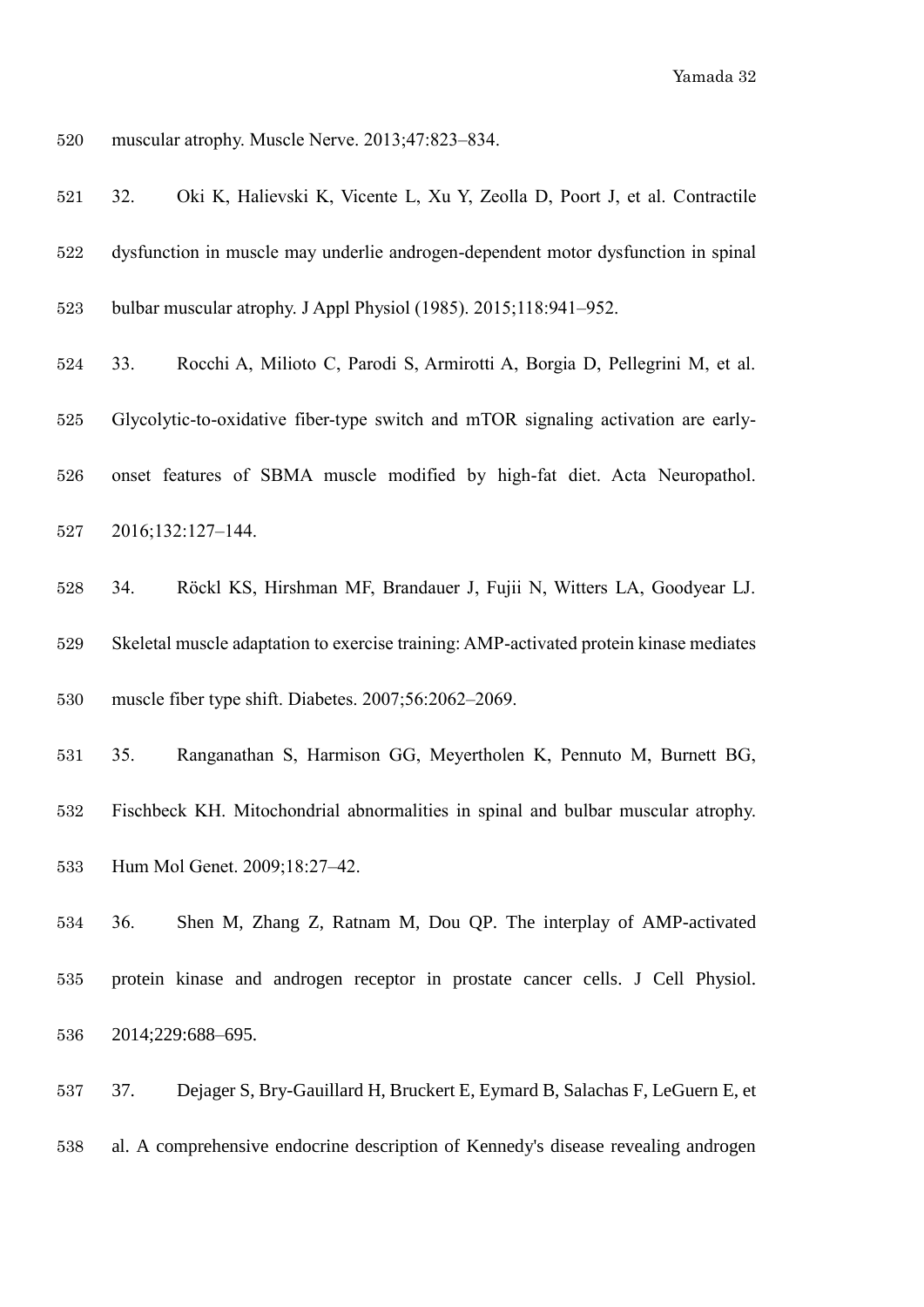| 539 | insensitivity linked to CAG repeat length. J Clin Endocrinol Metab. 2002;87:3893–  |
|-----|------------------------------------------------------------------------------------|
| 540 | 3901.                                                                              |
| 541 | Mantilla CB, Greising SM, Zhan WZ, Seven YB, Sieck GC. Prolonged C2<br>38.         |
| 542 | spinal hemisection-induced inactivity reduces diaphragm muscle specific force with |
| 543 | modest, selective atrophy of type IIx and/or IIb fibers. J Appl Physiol (1985).    |
| 544 | 2013;114:380-386.                                                                  |
| 545 | 39.<br>Stevens L, Bastide B, Maurage CA, Dupont E, Montel V, Cieniewski-Bernard    |
|     |                                                                                    |

- C, et al. Childhood spinal muscular atrophy induces alterations in contractile and
- regulatory protein isoform expressions. Neuropathol Appl Neurobiol. 2008;34:659–670.